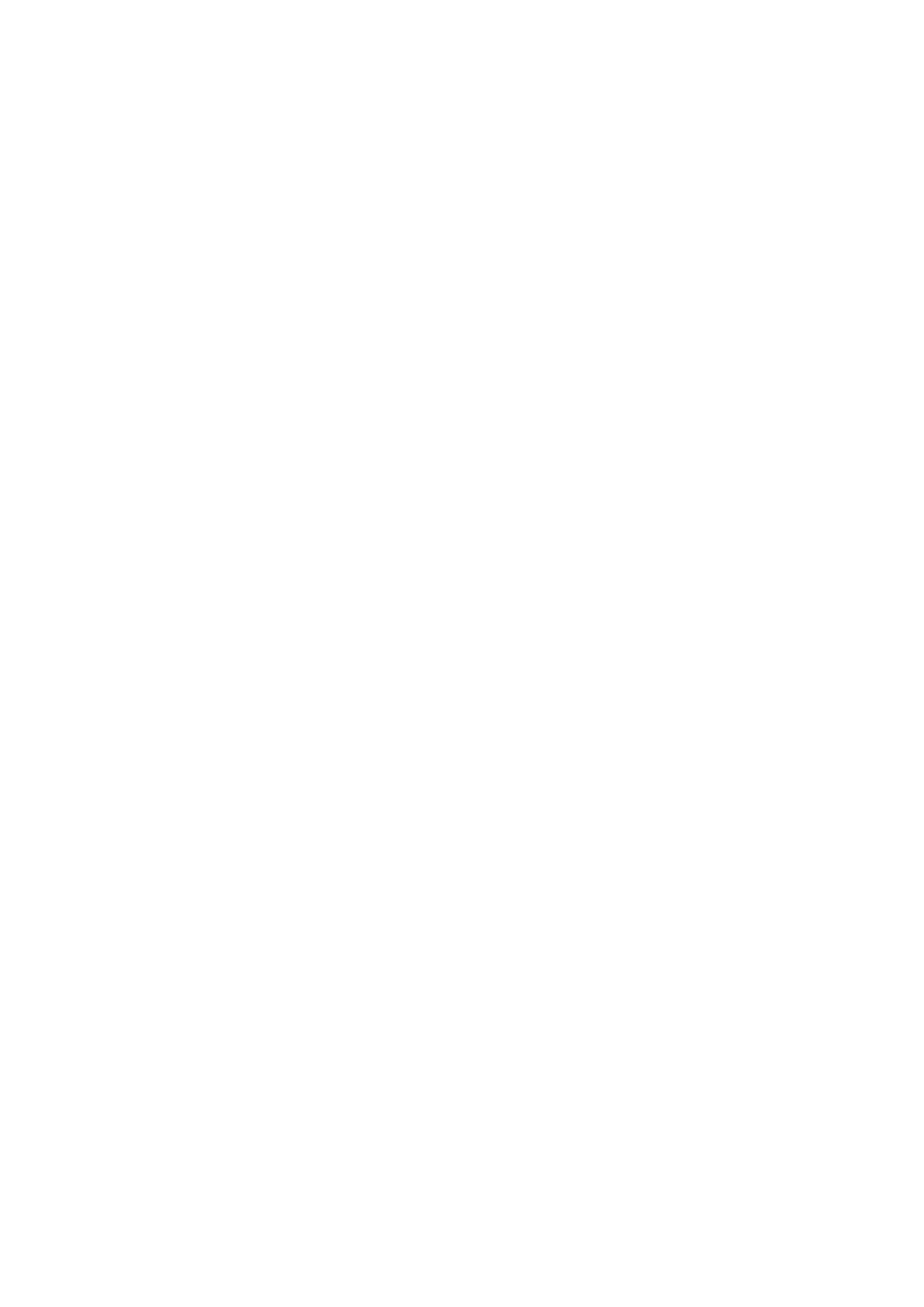| PACK CONTENTS / PACKUNGSINHALT     |                            |                                        |                  |  |
|------------------------------------|----------------------------|----------------------------------------|------------------|--|
| Reference number<br>Referenznummer | Part number<br>Teilenummer | Item image<br>Artikelbild              | 5111             |  |
| O                                  | 5111RE010                  |                                        | $\overline{2}$   |  |
| 2                                  | 5111RE011                  | Ļ.                                     | $\mathbf 2$      |  |
| 3                                  | 5111RE012                  | $\bullet$                              | 1                |  |
| $\overline{\mathbf{A}}$            | 5111RE014                  | $\circ$                                | 1                |  |
| 6                                  | 5111RE020                  |                                        | $\overline{2}$   |  |
| 6                                  | 5111RE021                  |                                        | $\mathbf 2$      |  |
| $\bullet$                          | 5111RE031                  | $\overline{\bullet}$<br>$\blacksquare$ | $\mathbf 2$      |  |
| 3                                  | 5111RE030                  | $\overline{\phantom{a}}$<br>⊦∙         | $\mathbf 2$      |  |
| $\bullet$                          | 5111RE400                  |                                        | $\mathbf 2$      |  |
| $\bf \Phi$                         | 5111RE040                  | $\bullet$                              | $\mathbf 2$      |  |
| $\bf \Phi$                         | 5111RE150                  |                                        | $\mathbf{I}$     |  |
| $\bullet$                          | 5111RE070                  | $\bullet$ 0 $\bullet$ 0 $\bullet$      | $\boldsymbol{4}$ |  |
| $\bigoplus$                        | 5111RE300                  | $\sum$<br>$\leq$ $\in$                 | 1                |  |
| $\bigcirc$                         | 5111RE301                  | E                                      | $\mathbf{I}$     |  |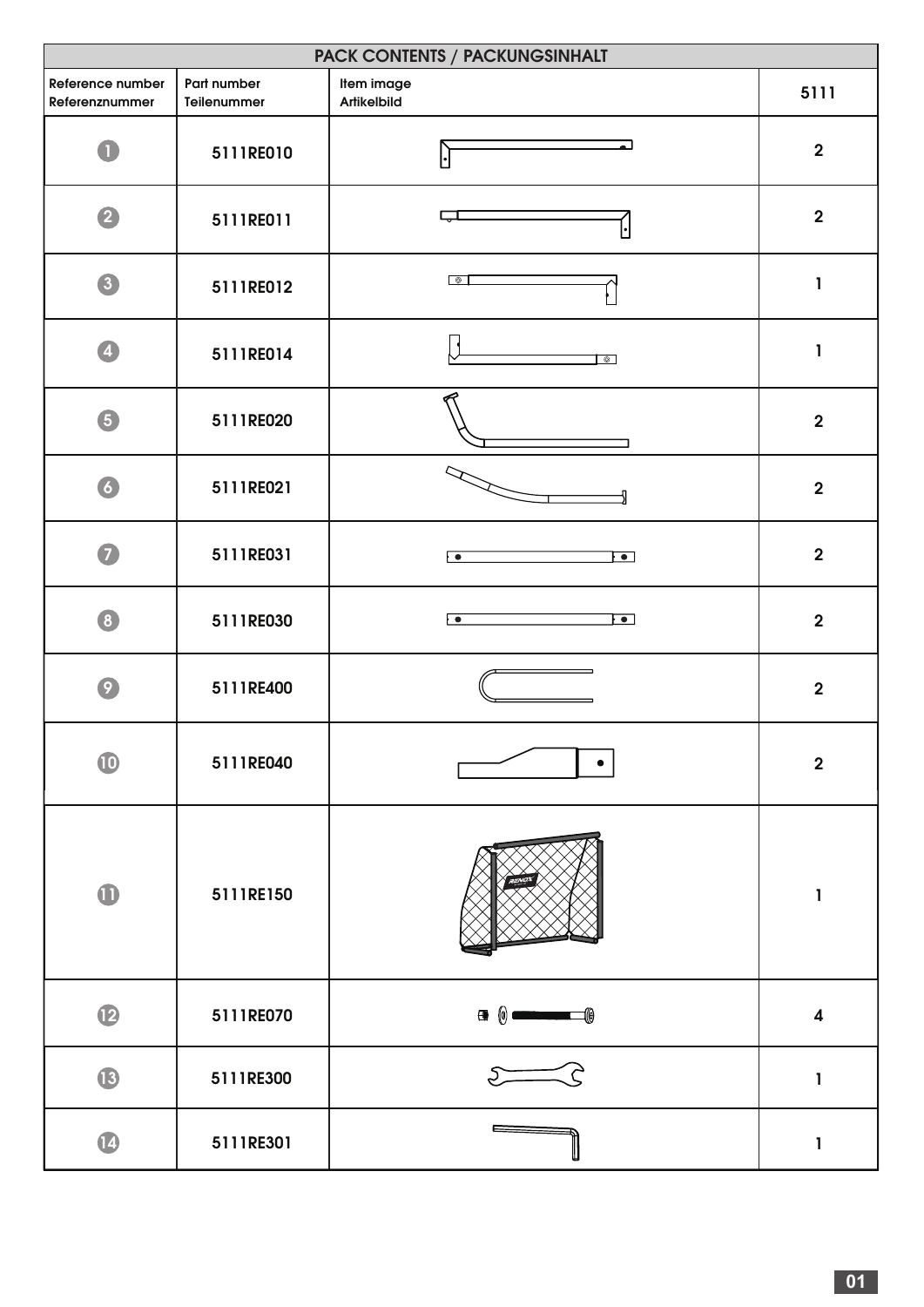| <b>PACK CONTENTS / PACKUNGSINHALT</b> |                            |                                  |      |  |
|---------------------------------------|----------------------------|----------------------------------|------|--|
| Reference number<br>Referenznummer    | Part number<br>Teilenummer | Item image<br><b>Artikelbild</b> | 5111 |  |
| $\mathbf{G}$                          | 5111RE0500                 | RENOX                            |      |  |
| 16                                    | 5111RE501                  |                                  | 6    |  |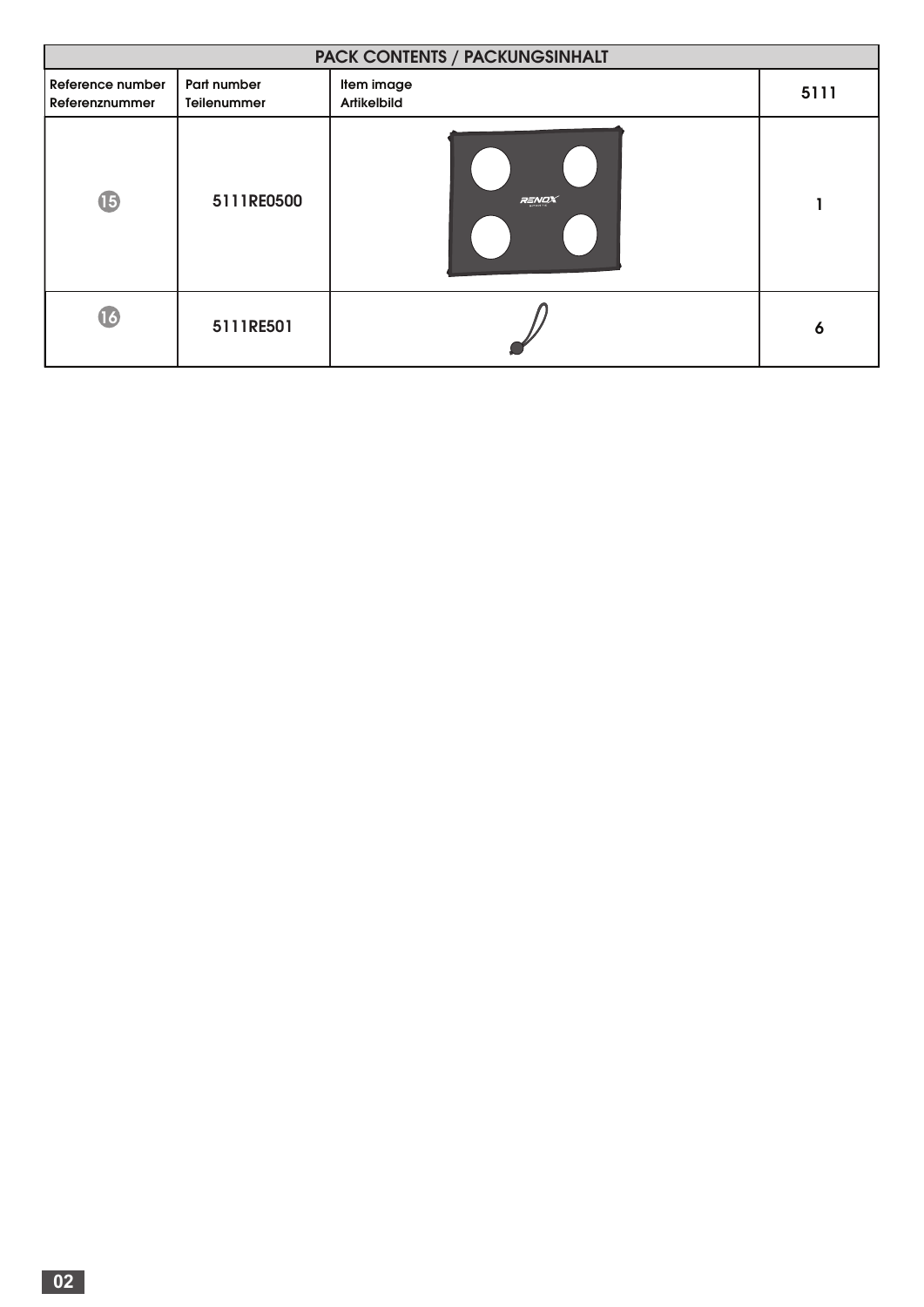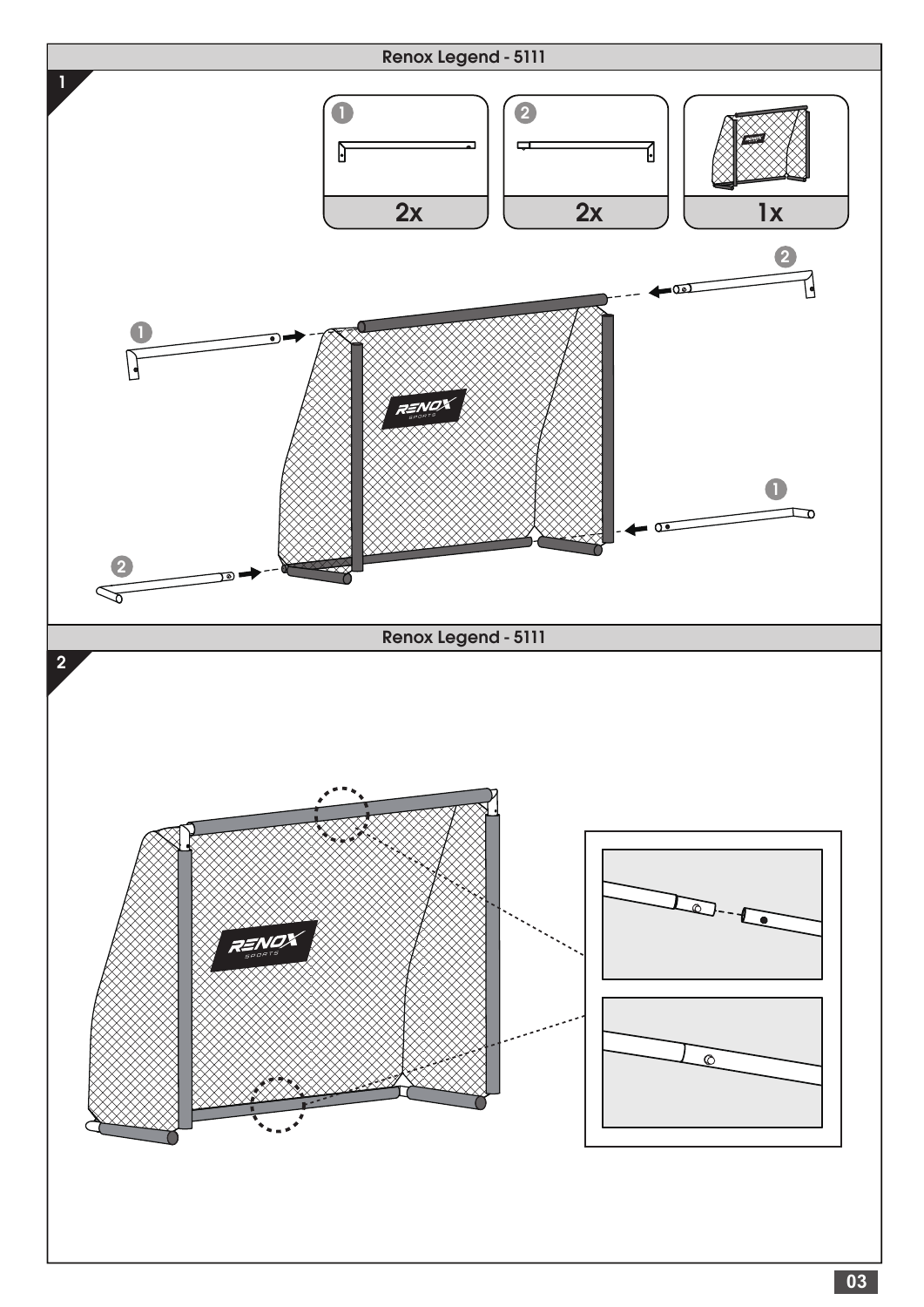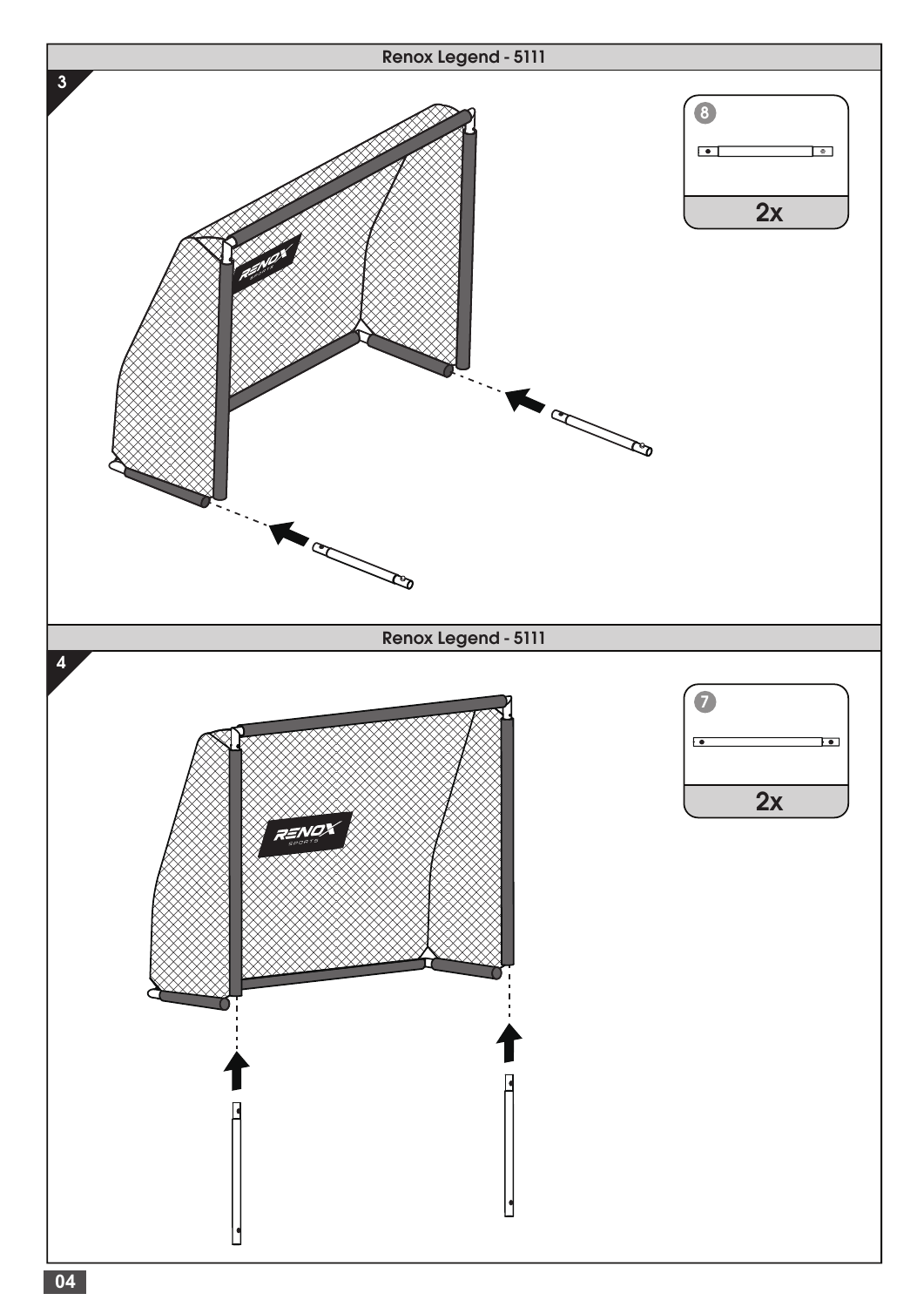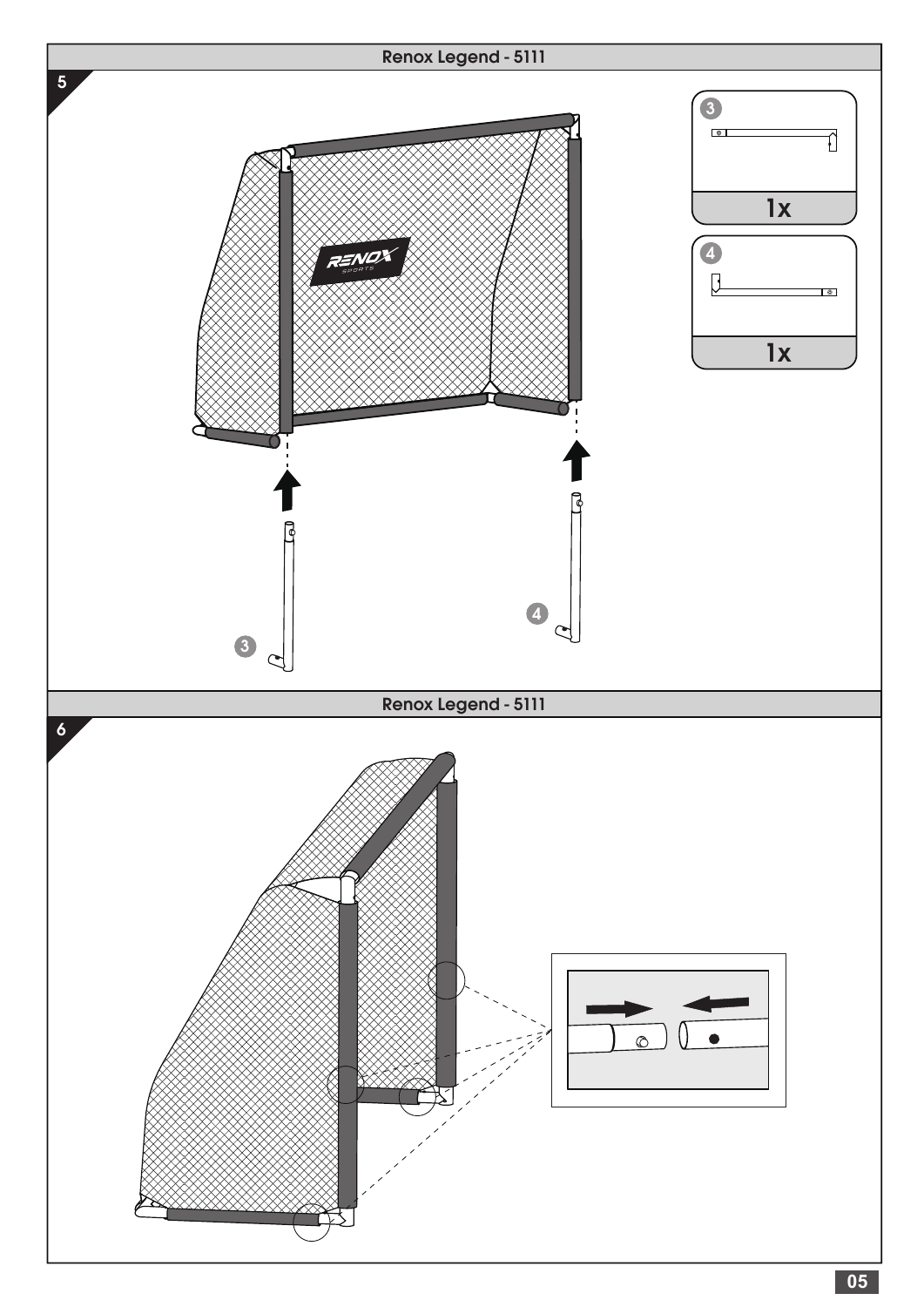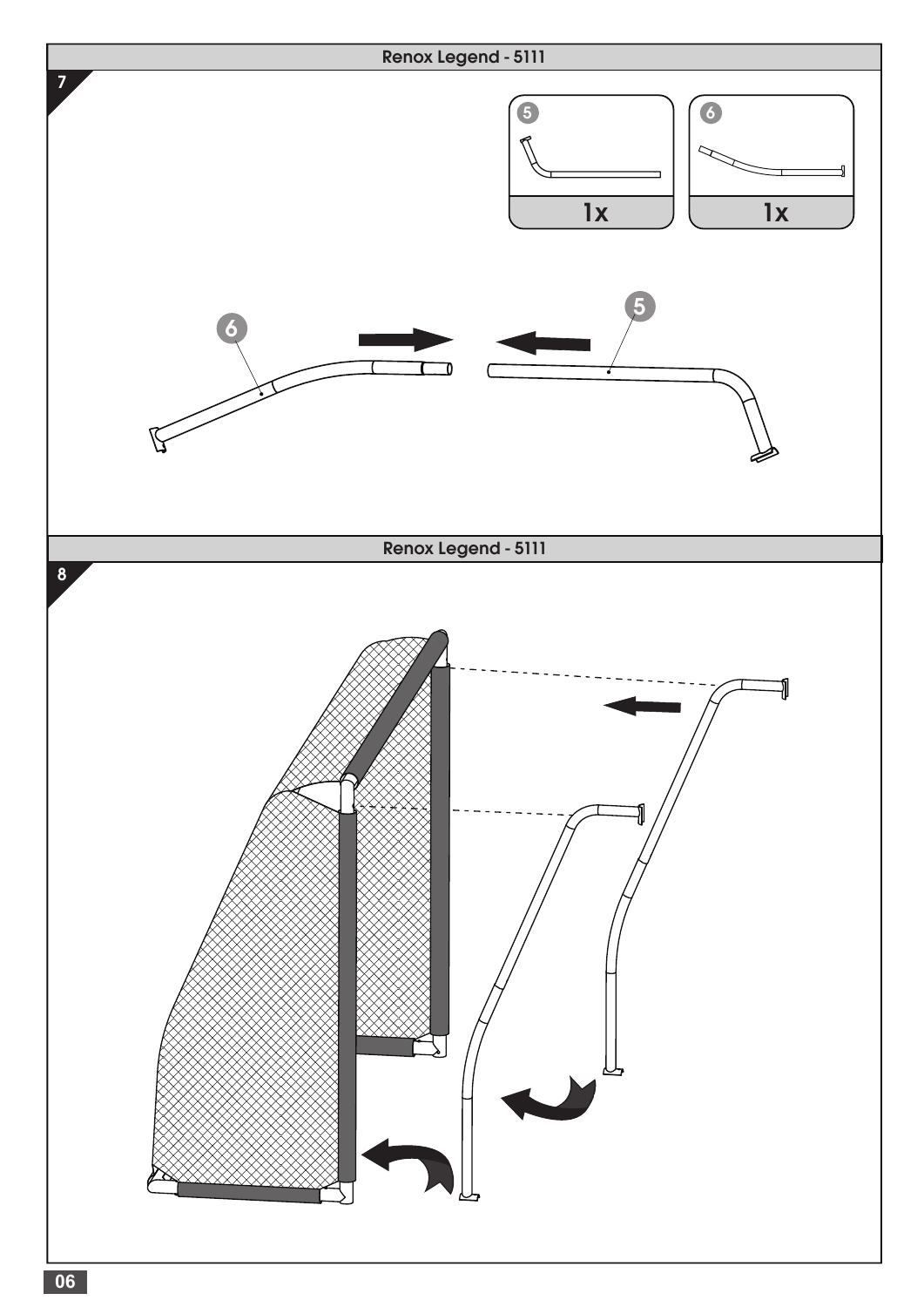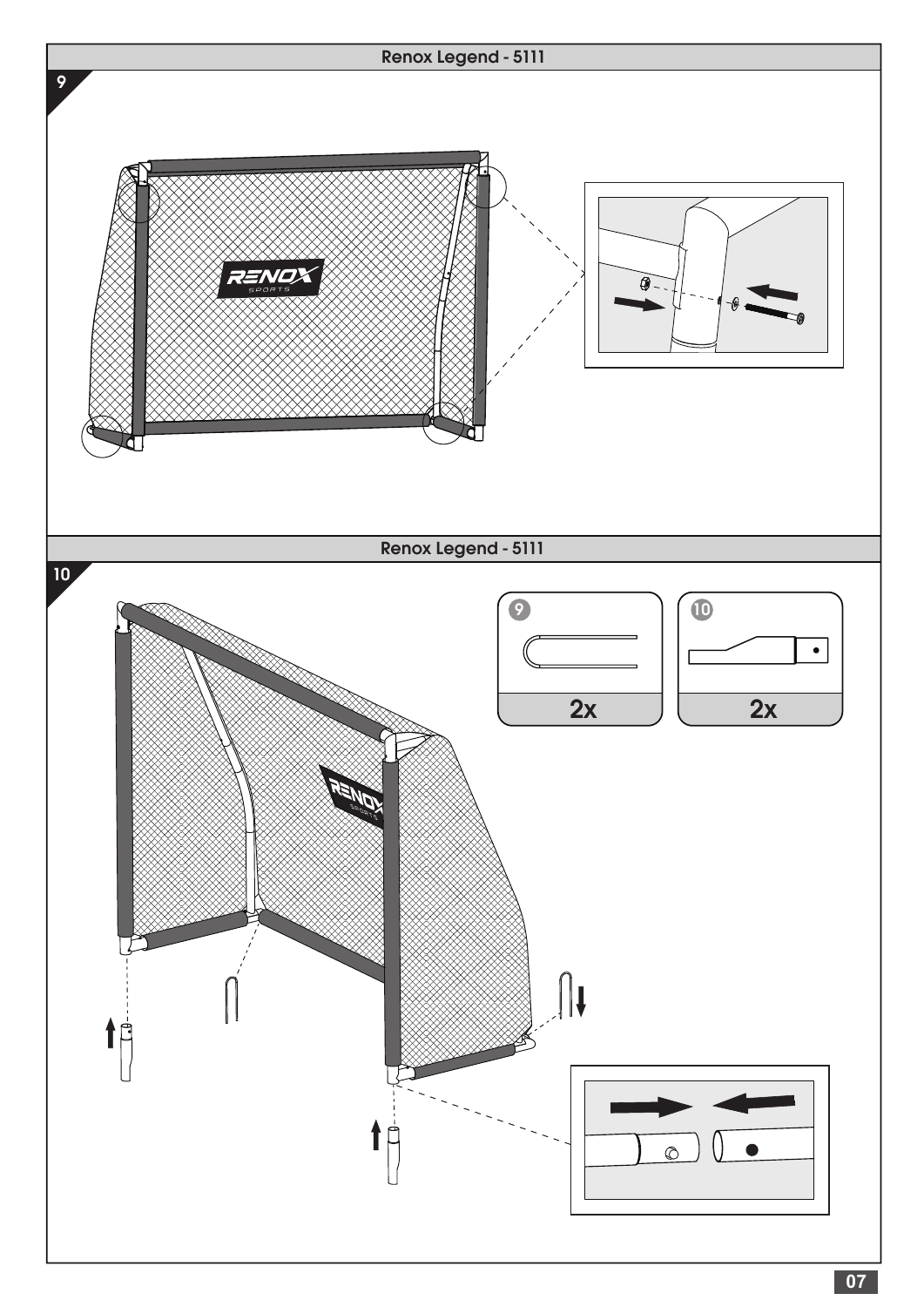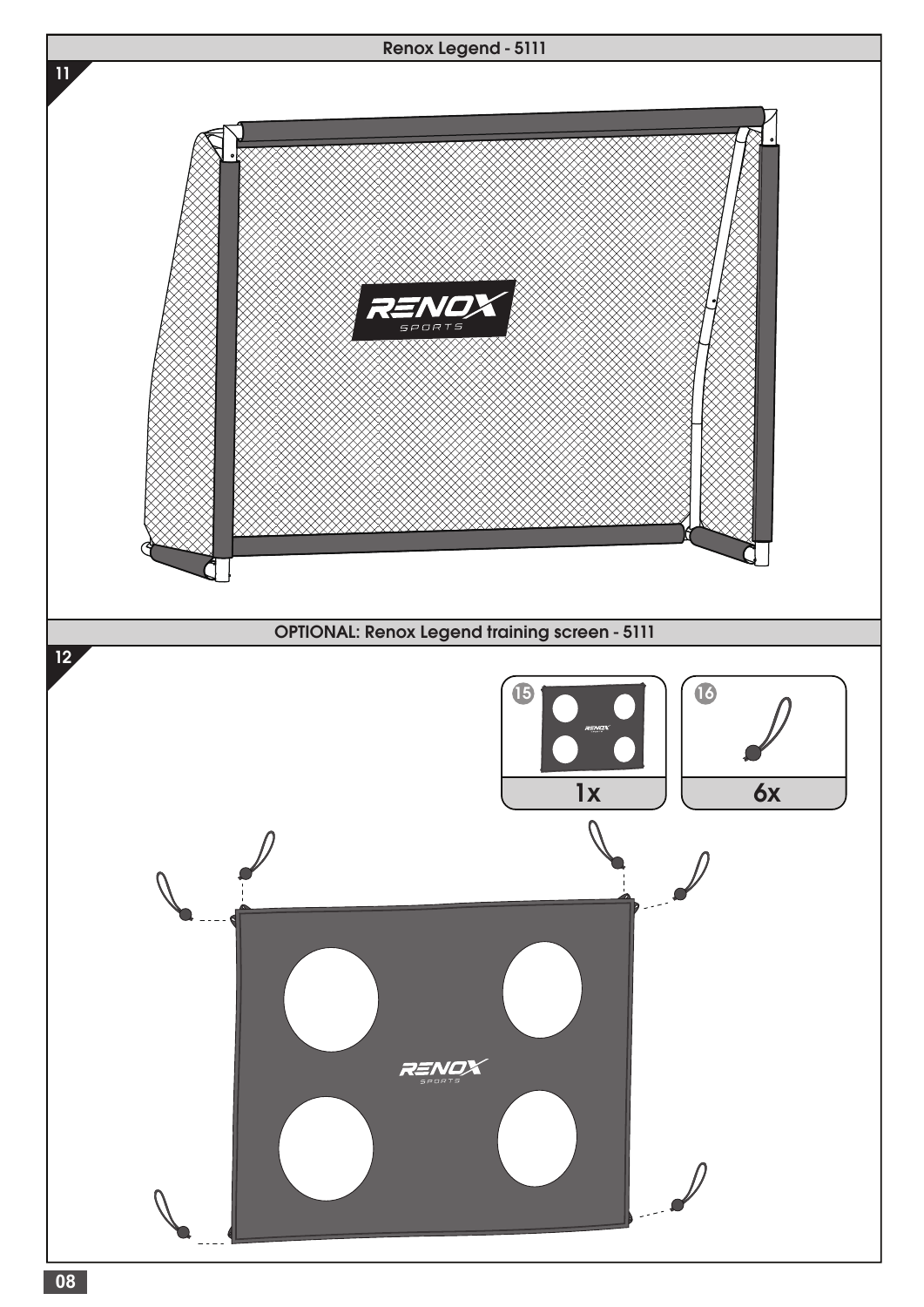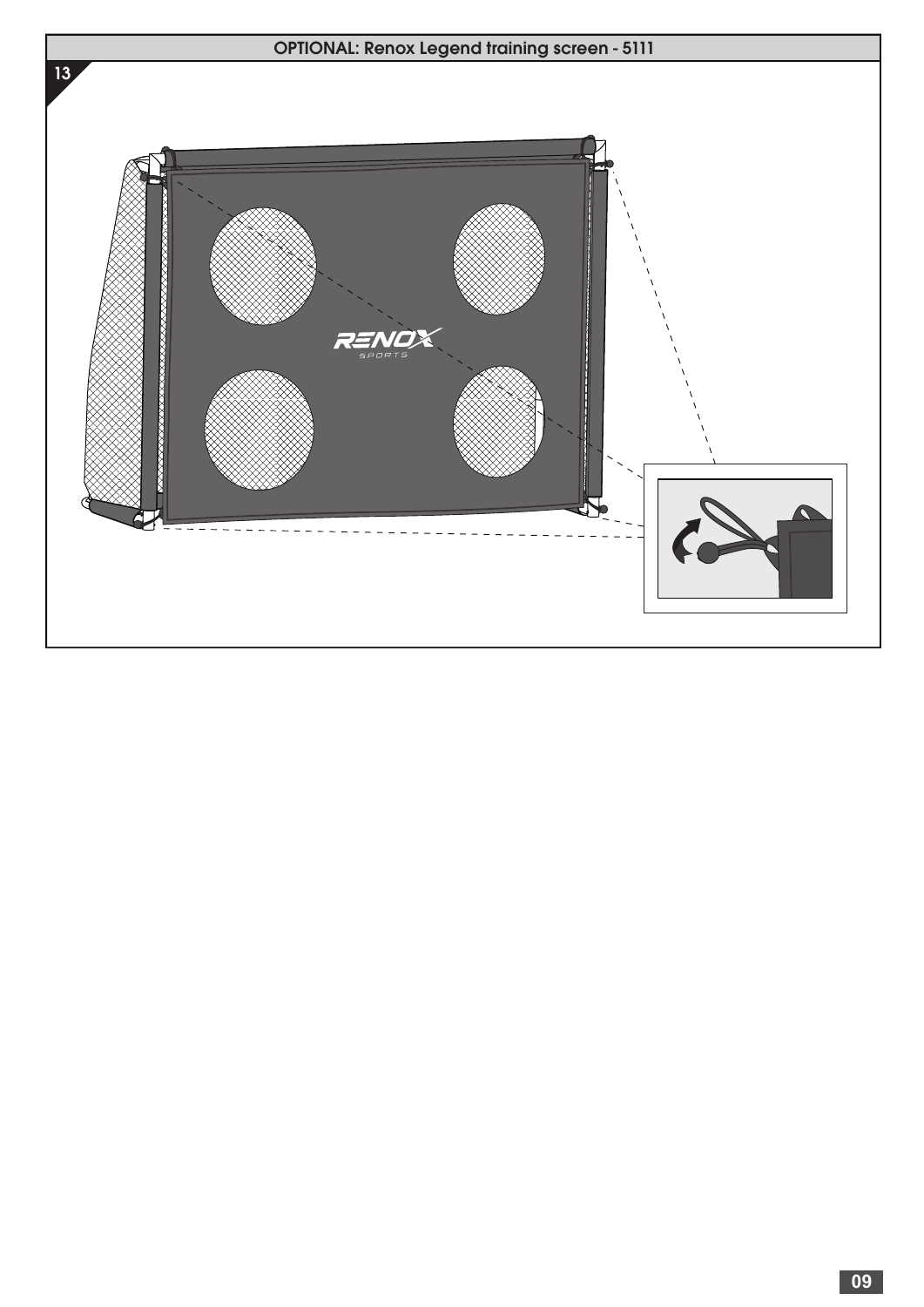

| (GB) | <b>User manual</b>        |    |
|------|---------------------------|----|
|      | Gebruikshandleiding       | 13 |
|      | Gebrauchsanweisung        | 15 |
| (FR) | <b>Manuel utilisateur</b> | 17 |
| (ES) | <b>Manual de usuario</b>  | 19 |
|      | <b>Brugermanual</b>       | 21 |
| FI.  | Käyttöohje                | 23 |
| SE   | <b>Bruksanvisning</b>     | 25 |
|      | <b>Brukerhåndbok</b>      |    |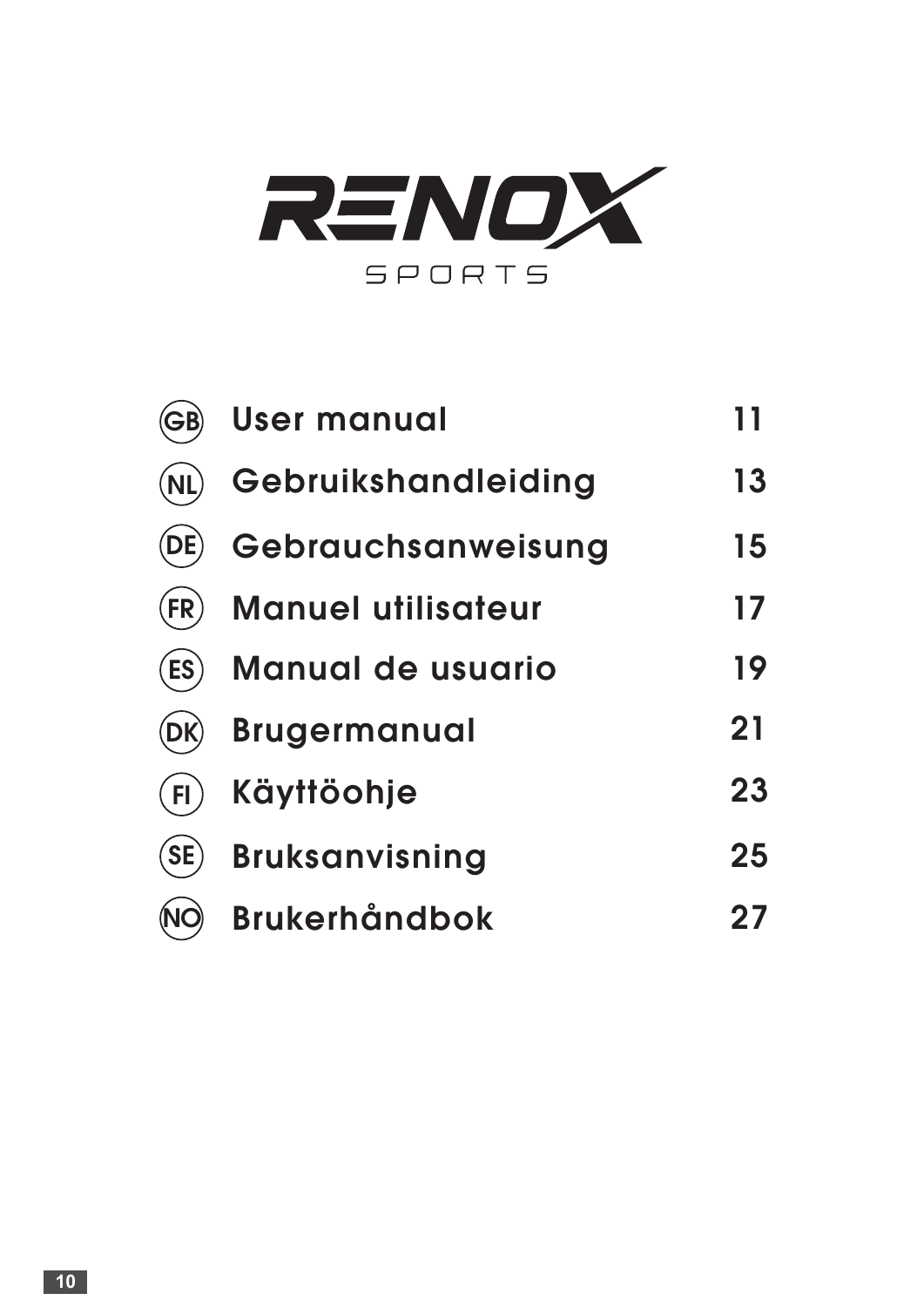#### INTRODUCTION

Before you start to use the soccer goal, be sure to carefully read all the information provided to you in this manual. Just like any other type of physical recreational activity, participants can be injured. To reduce the risk of injury, be sure to follow appropriate safety rules and tips.

## WARNINGS AND SAFETY INSTRUCTIONS

- WARNING! Read instructions before using the soccer goal.
- WARNING! The soccergoal shall be assembled by an adult in accordance with the assembly instructions and thereafter checked before the first use.
- WARNING! Adult supervision is required at all times.
- WARNING! Not suitable for children under 36 months. Choking hazard. Small parts.
- Wear clothing free of drawstrings, hooks, loops or anything that could get caught in
- Retain the maintenance instruction manual.
- Inspect before each use and replace any worn, defective or missing parts.
- Do not climb, hang or swing on the net or goal framework, this can cause serious injuries!
- Ensure the anchors and ground pegs are securing the soccer goal in the ground and are firmly attached in the ground.
- Do not affix additions/appendages to parts of a goal frame that could affect the essential safety of the goal;
- To reduce risk of entanglement, keep small children away from soccer goal area at all times.
- This goal is intended to be used for soccer only and no other purpose (i.e. Rugby, Gaelic Footbal games or footbal should be made as appropriate);
- Ensure that this goal is secured at all times by means of the appropriate anchoring system for its intended use and when not in use (storage);
- Secure and fully tighten all fittings and fastenings before each use;
- Ensure that this goal is secured at all times by means of the appropriate anchoring system for its intended use and when not in use (storage);
- Do not affix additions/appendages to parts of a goal frame that could affect the essential safety of the goal;
- Only for domestic use.



**ITEM WEIGHT: WARNING**

ALWAYS ANCHOR GOAL

Unsecured goal can fall over causing serious injury or death.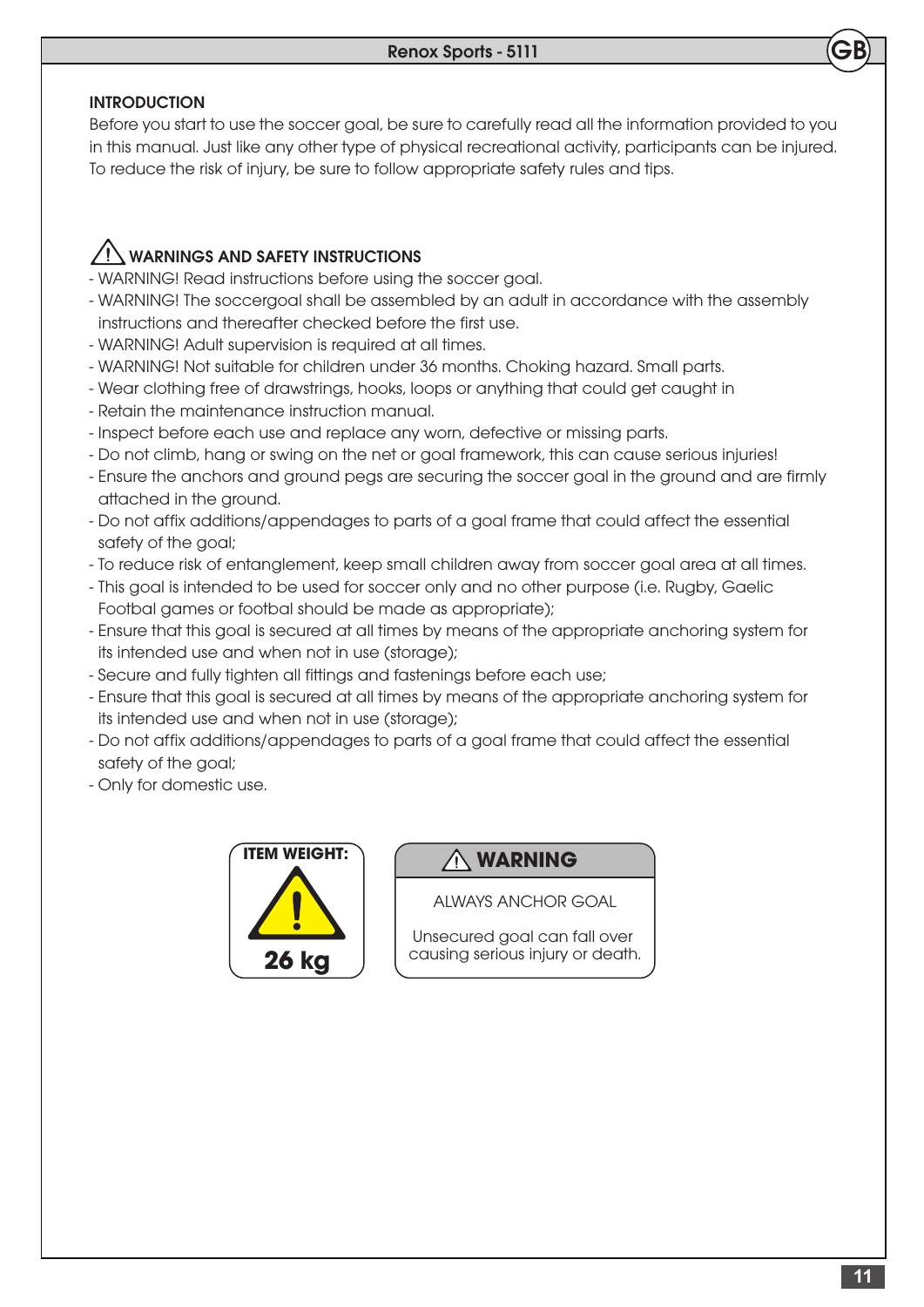#### INSTRUCTIONS FOR ASSEMBLY

GB

Ensure all necessary steps are carefully followed to assemble the soccer goal, as explained in the graphical instructions on page 2-3. Once assembled the soccer goal, please ensure the anchors and ground pegs are securing the soccer goal in the ground. The pegs should be completely anchored and must be firmly attached into the ground. If the ground is too hard, the goal must be saved with appropriate measures to prevent against overturning in order to prevent risk of injuries.

- Ensure the soccer goal is placed on a level surface.
- Sufficient overhead clearance and a clearance of at least 3 meter around the perimeter of the soccer goal is recommended. Please ensure that there are no hazardous objects near the soccer goal such as tree limbs, other recreational objects (i.e. swing sets, swimming pools), electrical power wiring, walls, fences, etc.
- For moving the soccer goal, use adequate manpower (no less than two people).
- Secure the soccer goal to prevent for unauthorized and unsupervised use.

#### CARE, MAINTENANCE AND STORAGE

This soccer goal was designed and manufactured with quality materials and craftsmanship. If proper care and maintenance is provided, it will provide for years of exercise, fun, and enjoyment as well as reduce the risk of injury. Use a dry or damp cloth only to clean the product; do not spray the device with cleansing agents, and do especially take care that any contact with acidic liquids is avoided.

Always inspect the soccer goal before each use for worn, abused or missing parts. A number of conditions could arise that may increase your chances of getting injured. Do not make any structural changes! If parts become damaged or if sharp edges or corners should develop, the product may not be used any more. Always inspect the soccer goal before each use and replace any worn, defective, loose or missing parts. Properly store when not in use or during off-season. In heavy rain, wind or storm conditions, disassemble and store the soccer goal accordingly.

Please be aware of:

- Check all nuts, spring buttons and bolts for tightness and tighten when required.
- Check all coverings and sharp edges and replace when required.
- Check for bent or broken frame parts.
- Check all coverings and sharp edges and replace when required
- Defective parts have been replaced by original Renox Sports spare parts.

#### WARRANTY

For warranty information please check our website; www.renoxsports.com. Warranty can be claimed by presenting the original invoice. The warranty applies only to the material and constructions defects with respect to the product or its components. The warranty lapses if:

- The product is used incorrect or negligent or in an inappropriate way.
- The product is not installed according to the instructions / maintenance.
- Defects caused by external influences (e.g. climate influences such as normal weathering by UV rays or normal wear and tear).
- Changes or modifications to the soccer goal are not permitted.
- The product is used for public or the recreational market.
- Defective parts have been replaced by not original Renox Sports spare parts.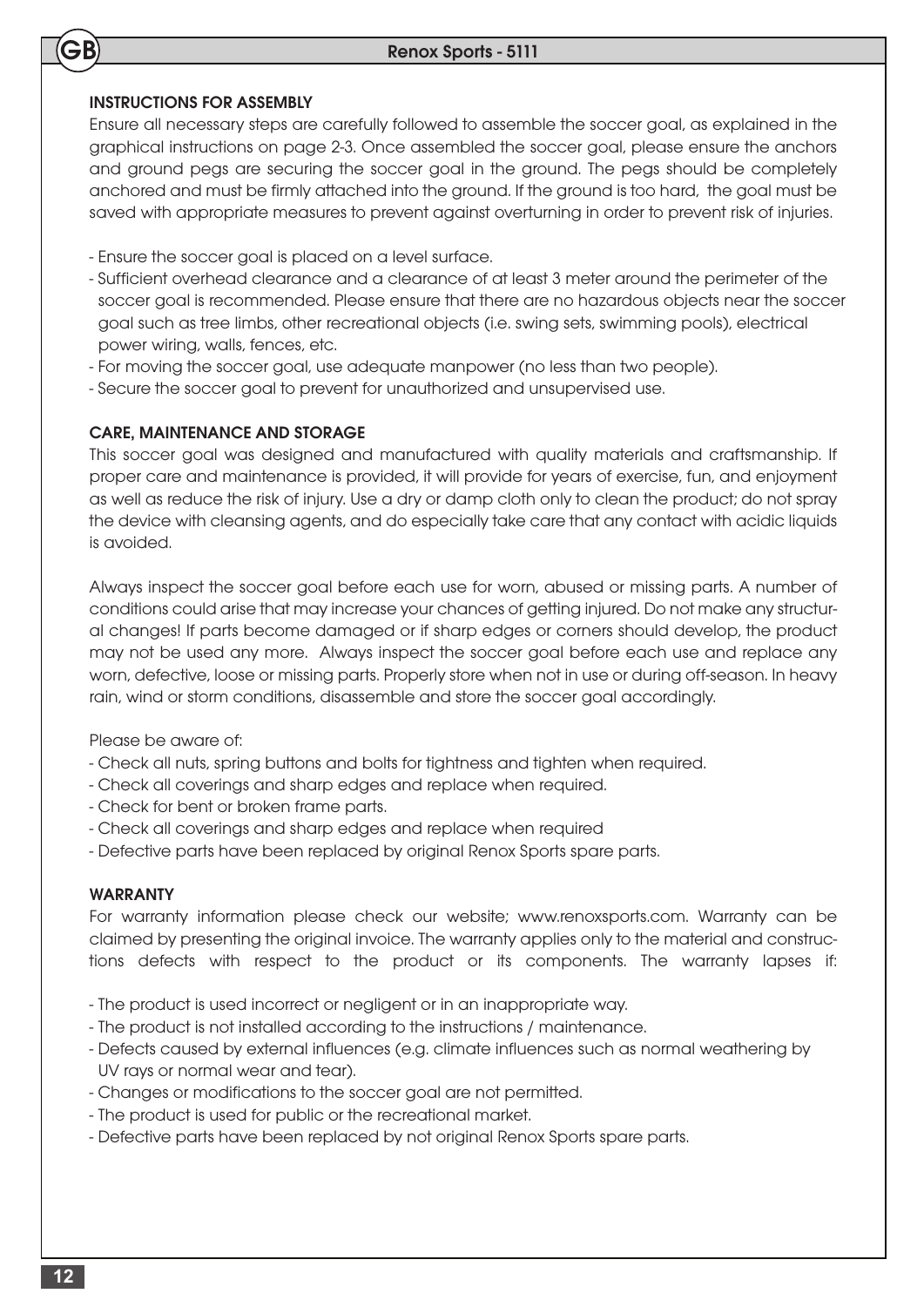#### INI FIDING

Lees eerst aandachtig alle informatie in deze handleiding door, voordat u het voetbaldoel gaat gebruiken. Zoals bij elke recreatieve lichamelijke activiteit, kunnen deelnemers gewond raken. Zorg dat u de van toepassing zijnde veiligheidsvoorschriften en tips opvolgt om de kans op letsel te beperken.

## $\angle$ ! $\searrow$  WAARSCHUWINGEN EN VEILIGHEIDSINSTRUCTIES

- WAARSCHUWING! Lees de instructies voordat u het voetbaldoel gaat gebruiken.

- WAARSCHUWING! Het voetbaldoel moet door een volwassene worden gemonteerd overeenkomstig de montagehandleiding en daarna worden gecontroleerd voor het eerste gebruik.
- WAARSCHUWING! Bij gebruik dient er altijd ouderlijk toezicht te zijn.
- WAARSCHUWING! Niet geschikt voor kinderen jonger dan 36 maanden. Verstikkingsgevaar. Kleine onderdelen.
- Draag kleding zonder trekkoorden, haakjes, lusjes of andere onderdelen die verstrikt kunnen raken in het net van het voetbaldoel.
- Bewaar de handleiding met onderhoudsinstructies.
- Inspecteer het voetbaldoel voor elk gebruik en vervang versleten, kapotte of ontbrekende onderdelen.
- Klim niet op het net of het doelframe, en ga er ook niet aan hangen of zwaaien, dit kan ernstig letsel veroorzaken!
- Zorg ervoor dat de ankers en grondharingen het voetbaldoel in de grond vastzetten en stevig in de grond bevestigd zijn.
- Breng geen toevoegingen/aanhangsels aan gedeeltes van het doelframe aan die gevolgen kunnen hebben voor de veiligheid van het doel.
- Houd kleine kinderen altijd uit de buurt van het voetbaldoel om de kans op verstrikking te beperken.
- Dit doel is uitsluitend bedoeld voor voetbal en niet voor andere balsporten (zoals bijv. rugby).
- Zorg ervoor dat het doel tijdens het bedoelde gebruik en wanneer het niet in gebruik is (opslag) altijd goed en met het juiste verankeringssysteem wordt vastgezet.
- Zet voor elk gebruik alle aansluitstukken en bevestigingen stevig vast.
- Zorg ervoor dat het doel tijdens het bedoelde gebruik en wanneer het niet in gebruik is (opslag) altijd goed en met het juiste verankeringssysteem wordt vastgezet.
- Breng geen toevoegingen/aanhangsels aan gedeeltes van het doelframe aan die gevolgen kunnen hebben voor de veiligheid van het doel.
- Uitsluitend voor huishoudelijk gebruik.



# **ITEM GEWICHT: WAARSCHUWING**

HET DOEL DIENT ALTIJD TE WORDEN VERANKERD

Als het doel niet stevig is vastgezet, kan het omvallen en ernstig letsel veroorzaken of de dood ten gevolge hebben!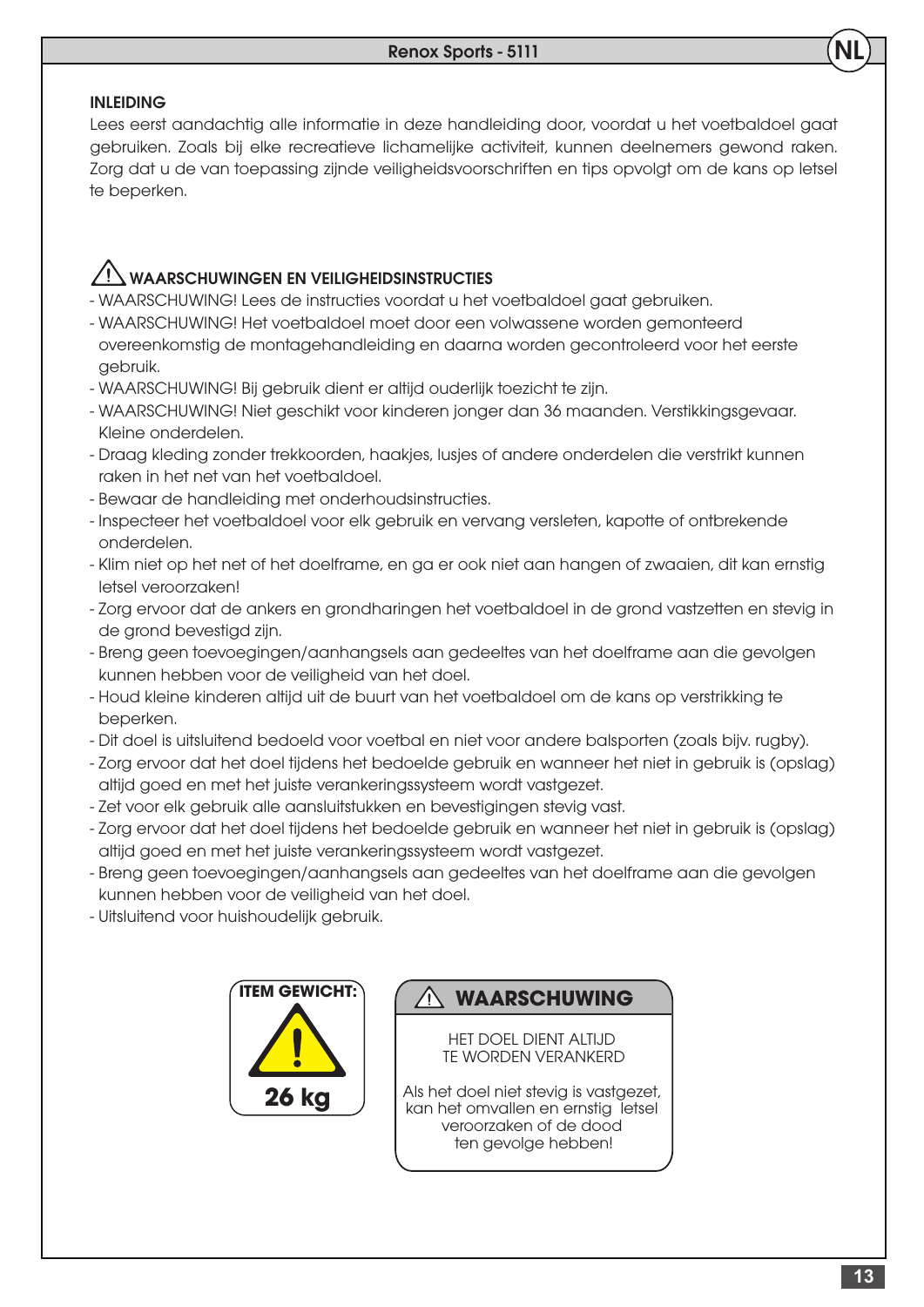#### MONTAGE-INSTRUCTIES

NL

Zorg ervoor dat alle nodige stappen voor het monteren van het voetbaldoel nauwkeurig worden gevolgd, zoals uitgelegd in de grafische instructies op bladzijde 2 en 3. Zorg na montage van het voetbaldoel dat de ankers en grondharingen het voetbaldoel stevig in de grond vastzetten. De grondharingen moeten volledig verankerd zijn en moeten stevig in de grond bevestigd zijn. Als de grond te hard is, moet het doel met passende maatregelen worden vastgezet om te voorkomen dat het gaat kantelen en er kans op letsel ontstaat.

- Zorg dat het voetbaldoel op een vlak oppervlak wordt geplaatst.
- Aanbevolen wordt om voldoende ruimte vrij te laten boven het doel en om minimaal 3 meter rondom de randen van het voetbaldoel vrij te laten. Zorg ervoor dat er zich geen gevaarlijke objecten in de buurt van het voetbaldoel bevinden, zoals onder andere boomtakken, andere recreatieve objecten (zoals schommels, zwembaden), elektrische bedrading, muren, hekken enz.
- Zorg bij het verplaatsen van het voetbaldoel voor voldoende mankracht (minimaal twee personen).
- Zorg ervoor dat het voetbaldoel zonder toestemming of toezicht niet kan worden gebruikt.

#### BEHANDELING, ONDERHOUD EN OPSLAG

Het voetbaldoel is ontworpen en vervaardigd met kwalitatief hoogwaardige materialen en vakmanschap. Wanneer het doel met de nodige zorg wordt behandeld en onderhouden, heeft u er jarenlang plezier van en beperkt u de kans op letsel. Gebruik alleen een droge of vochtige doek om het product schoon te maken; spuit er geen reinigingsmiddelen op en zorg er vooral voor dat contact met zure vloeistoffen wordt vermeden.

Inspecteer het voetbaldoel altijd voor elk gebruik op versleten, kapotte of ontbrekende onderdelen. Er kunnen zich een aantal omstandigheden voordoen die de kans op letsel kunnen vergroten. Breng geen structurele veranderingen aan! Als onderdelen beschadigd raken of als er scherpe randen of hoeken ontstaan, dan mag het product niet meer worden gebruikt. Inspecteer het voetbaldoel altijd voor elk gebruik en vervang versleten, kapotte, loszittende of ontbrekende onderdelen. Berg het doel goed op als het niet wordt gebruikt of als het buiten het seizoen is. Haal bij zware regen, harde wind of storm het voetbaldoel uit elkaar en sla het op.

Let op:

- Controleer of alle moeren, veerknoppen en bouten goed vastzitten en draai ze indien nodig vaster aan.
- Controleer alle bekledingsmaterialen en scherpe randen en vervang deze indien nodig.
- Contoleer op verbogen of gebroken frameonderdelen.
- Controleer alle bekledingsmaterialen en scherpe randen en vervang deze indien nodig.
- Kapotte onderdelen moeten vervangen worden door originele onderdelen van Renox Sports.

#### **GARANTIE**

Ga voor de garantievoorwaarden naar onze website: www.renoxsports.com. Er kan aanspraak worden gemaakt op de garantie door het overleggen van de originele aankoopnota. De garantie geldt uitsluitend voor materiaal- en constructiefouten ten aanzien van het product, of onderdelen daarvan. De garantie vervalt als:

- het product op een verkeerde, nalatige of ongepaste manier wordt gebruikt;
- het product niet volgens de instructies is gemonteerd of niet correct is onderhouden;
- defecten worden veroorzaakt door invloeden van buitenaf (bijv. weersinvloeden zoals normale verwering door uv-stralen of normale slijtage);
- er veranderingen of aanpassingen aan het voetbaldoel zijn gedaan (deze zijn niet toegestaan);
- het product voor de openbare of recreatieve markt wordt gebruikt;
- kapotte onderdelen door niet-originele Renox Sports-onderdelen zijn vervangen.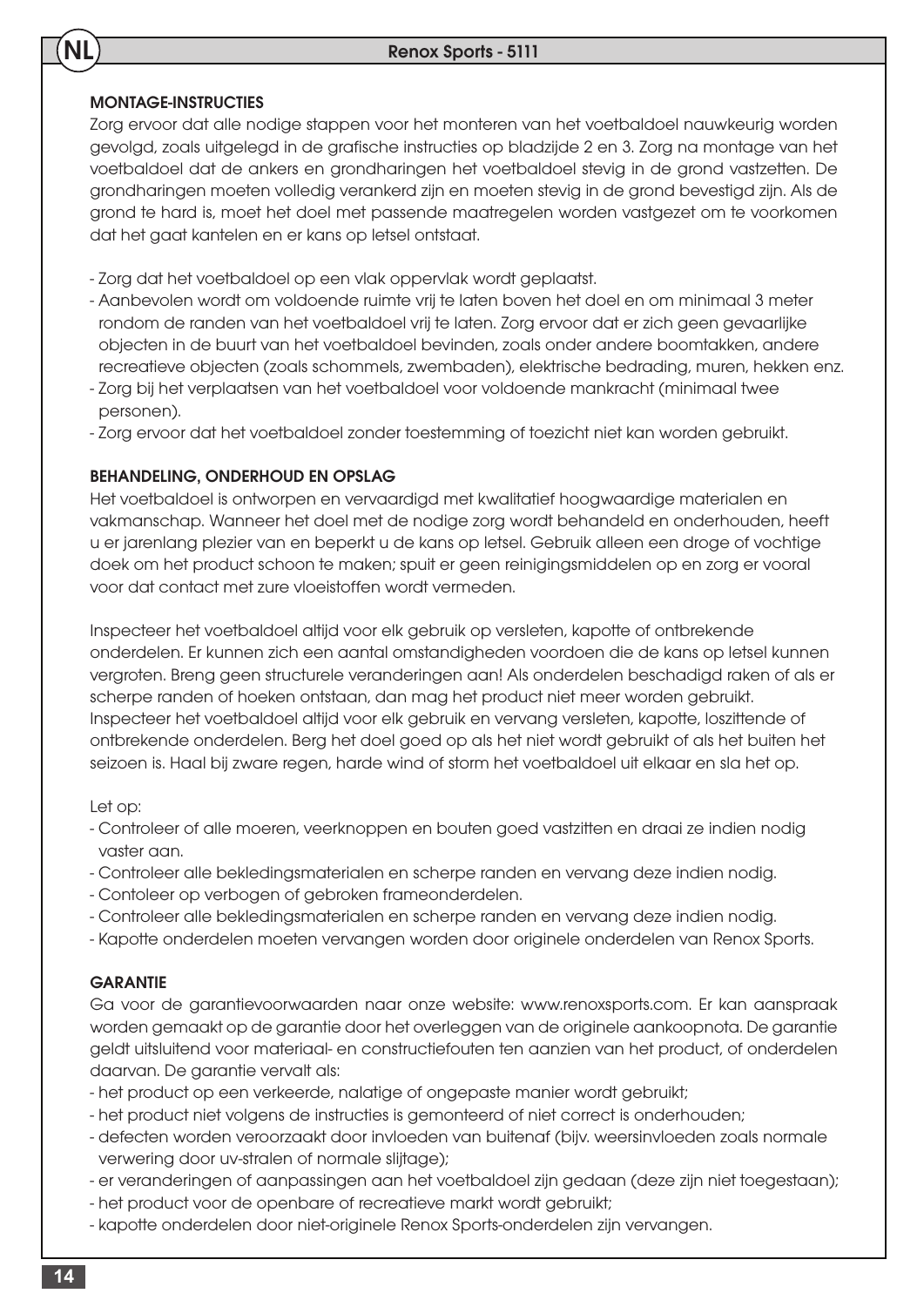### **FINFÜHRUNG**

Bevor Sie das Fußballtor benutzen, lesen Sie bitte sämtliche Informationen in dieser Anleitung sorgfältig durch. Genau wie bei jeder anderen körperlichen Freizeitaktivität können Benutzer sich dabei verletzen. Um das Verletzungsrisiko zu minimieren, befolgen Sie bitte die Sicherheitshinweise und Tipps.

## $\angle$ ! $\searrow$  WARNUNGEN UND SICHERHEITSHINWEISE

- WARNUNG! Lesen Sie bitte die Anleitung durch, bevor Sie das Fußballtor benutzen.
- WARNUNG! Das Fußballtor sollte von einem Erwachsenen gemäß der Montageanleitung aufgebaut und vor der ersten Verwendung überprüft werden.
- WARNUNG! Aufsicht durch Erwachsene ist zu jeder Zeit erforderlich.
- WARNUNG! Nicht geeignet für Kinder unter 36 Monaten. Kleine Teile. Erstickungsgefahr.
- Tragen Sie Kleidung ohne Zugbänder, Haken, Schlaufen oder sonstige Elemente, die sich verhaken könnten.
- Bewahren Sie die Wartungsanleitung auf.
- Untersuchen Sie das Gerät vor jeder Benutzung und ersetzen Sie alle verschlissenen, defekten oder fehlenden Teile.
- Klettern Sie nicht auf das Netz oder den Torrahmen, hängen Sie sich nicht daran und schaukeln Sie nicht daran, dies kann zu ernsten Verletzungen führen!
- Stellen Sie sicher, dass die Verankerungen und Bodenpflöcke das Tor sichern und stabil im Boden befestigen.
- Befestigen Sie keine zusätzlichen Elemente/Anhängsel an Teilen des Torrahmens, die die grundsätzliche Sicherheit des Tors beeinträchtigen könnten;
- Um das Verwicklungsrisiko zu minimieren, halten Sie kleine Kinder zu jeder Zeit von dem Tor fern.
- Dieses Tor dient einzig der Benutzung zum Fußball und keinem anderen Zweck (z.B. Rugby, gälischer Fußball oder Football);
- Stellen Sie sicher, dass dieses Tor zu jeder Zeit mittels des passenden Verankerungssystems gesichert ist, sowohl bei seinem Verwendungszweck als auch bei Nichtbenutzung (Lagerung);
- Ziehen Sie sämtliche Verschraubungen und Verschlüsse vor jeder Benutzung fest und sichern Sie sie;
- Stellen Sie sicher, dass dieses Tor zu jeder Zeit mittels des passenden Verankerungssystems gesichert ist, sowohl für seinen Verwendungszweck als auch bei Nichtbenutzung (Lagerung);
- Befestigen Sie keine zusätzlichen Elemente/Anhängsel an Teilen des Torrahmens, die die grundsätzliche Sicherheit des Tors beeinträchtigen könnten;
- Nur zur privaten Nutzung geeignet.



## **WARNUNG:**

BEFESTIGEN SIE DAS TOR STETS IM BODE

Ein ungesichertes Tor kann umfallen und zu ernsten oder tödlichen Verletzungen führen.

D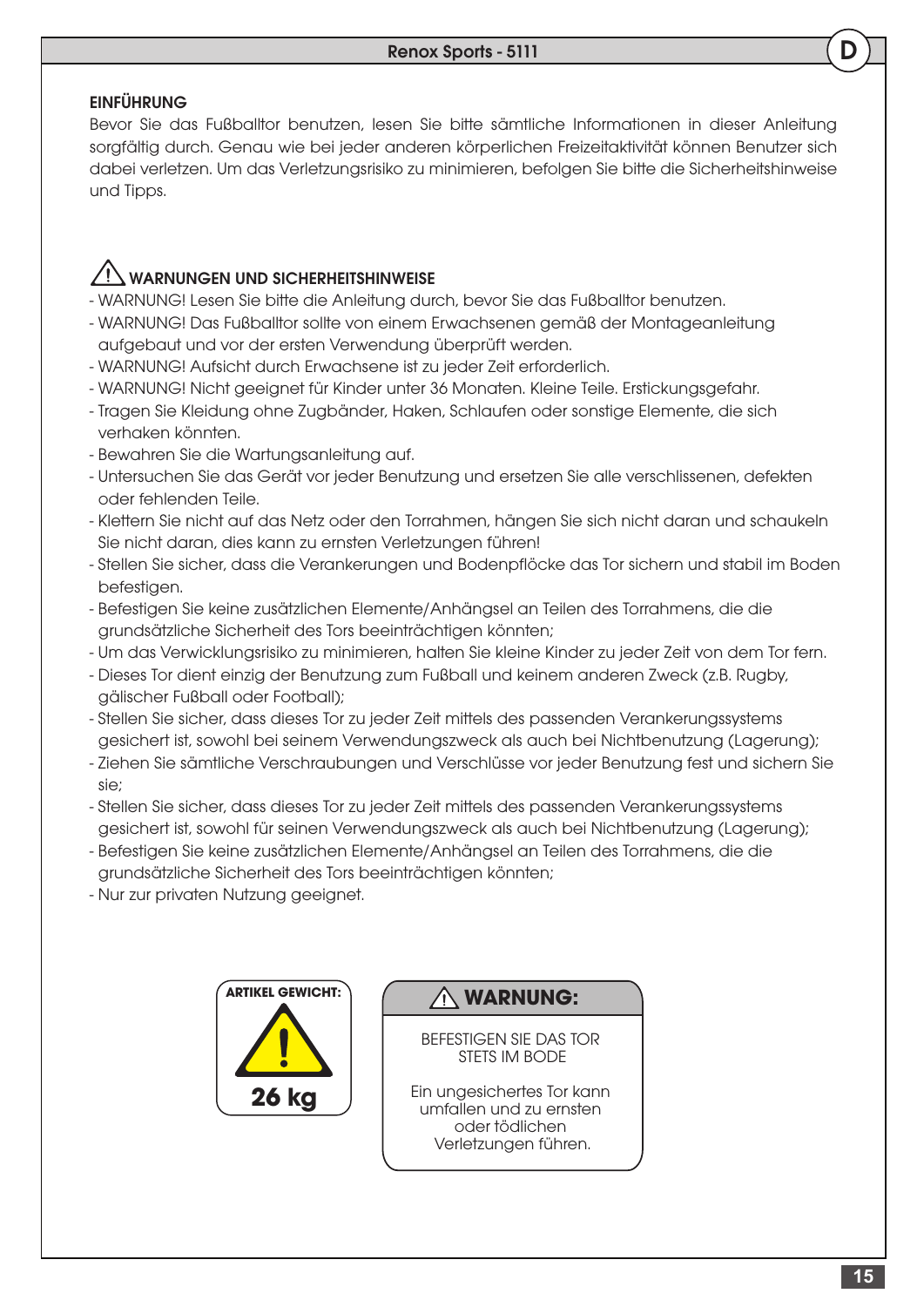#### AUFBAUANLEITUNG

D

Folgen Sie sorgfältig sämtlichen Schritten, um das Fußballtor aufzubauen, wie in der grafischen Anleitung auf den Seiten 2-3 erklärt. Sobald das Tor aufgebaut ist, befestigen Sie es bitte mit den Verankerungen und Bodenpflöcken im Boden. Die Pflöcke sollten vollständig verankert sein und fest im Boden stecken. Sollte der Boden zu hart sein, muss das Tor mit angemessenen Mitteln gesichert werden, um ein Umkippen und das resultierende Verletzungsrisiko zu vermeiden.

- Stellen Sie das Tor auf eine ebene Oberfläche.
- Über dem Tor sowie in seinem Umkreis sollten jeweils mindestens 3 Meter frei bleiben. Bitte achten Sie darauf, dass sich keine gefährlichen Objekte in der Nähe des Tors wie Äste, andere Sportge genstände (z.B. Schaukeln, Swimming Pools), Stromleitungen, Wände, Zäune etc. befinden.
- Um das Tor zu bewegen, wird die Körperkraft von mindestens zwei Menschen benötigt.
- Sichern Sie das Tor, um unerlaubte und nicht beaufsichtigte Nutzung zu verhindern.

#### PFLEGE, WARTUNG UND LAGERUNG

Dieses Tor wurde mit Handwerkskunst und hochqualitativen Materialien entwickelt und hergestellt. Bei guter Pflege und Wartung wird es jahrelang für Training, Spaß und Unterhaltung zur Verfügung stehen und dabei für ein niedriges Verletzungsrisiko sorgen. Verwenden Sie ein trockenes oder feuchtes Tuch, um das Produkt zu reinigen; sprühen Sie es nicht mit Reinigungsflüssigkeiten ein und vermeiden Sie insbesondere jeglichen Kontakt mit säurehaltigen Flüssigkeiten.

Untersuchen das Tor vor jeder Benutzung auf verschlissene, beschädigte oder fehlende Teile. Andernfalls könnten verschiedene Probleme auftreten, die das Verletzungsrisiko erhöhen könnten. Nehmen Sie keine strukturellen Änderungen vor! Sollten Teile beschädigt werden oder sich scharfe Kanten oder Ecken herausbilden, ist das Produkt möglicherweise nicht mehr einsatzfähig. Untersuchen das Tor vor jeder Benutzung und ersetzen Sie jegliche verschlissenen, beschädigten oder fehlenden Teile. Lagern Sie das Tor ordnungsgemäß bei Nichtbenutzung oder außerhalb der Saison. Bei starkem Regen, Wind oder Sturm bauen Sie das Tor bitte ab und verstauen es angemessen.

Bitte beachten Sie folgendes:

- Überprüfen Sie wenn nötig sämtliche Muttern, Federknöpfe und Bolzen auf Festigkeit und ziehen Sie ggf. fest.
- Prüfen Sie wenn nötig sämtliche Oberflächen und scharfen Kanten.
- Überprüfen Sie das Gerät auf verbogene oder gebrochene Rahmenteile.
- Defekte Teile werden durch Original-Ersatzteile von Renox Sports ersetzt.

#### **GARANTIE**

Für Informationen zur Garantie besuchen Sie bitte unsere Webseite www.renoxsports.com. Garantie kann bei Vorlage der Originalrechnung geltend gemacht werden. Die Garantie gilt nur für Material- und Konstruktionsdefekte im Hinblick auf das Produkt oder seine Bestandteile. In folgenden Fällen erlischt die Garantie:

- Das Produkt wird falsch, nachlässig oder unangemessen benutzt.
- Das Produkt wurde nicht gemäß Anleitung / Wartung installiert.
- Durch externe Einwirkungen ausgelöste Defekte (z.B. klimatische Einflüsse wie normales Wetter, UV-Strahlen oder normaler Gebrauch und Verschleiß).
- Es ist nicht gestattet, Änderungen am Fußballtor vorzunehmen.
- Das Produkt wird in der Öffentlichkeit oder für einen kommerziellen Freizeitzweck genutzt.
- Defekte Teile wurden nicht durch originale Ersatzteile von Renox Sport, sondern andere Teile ersetzt.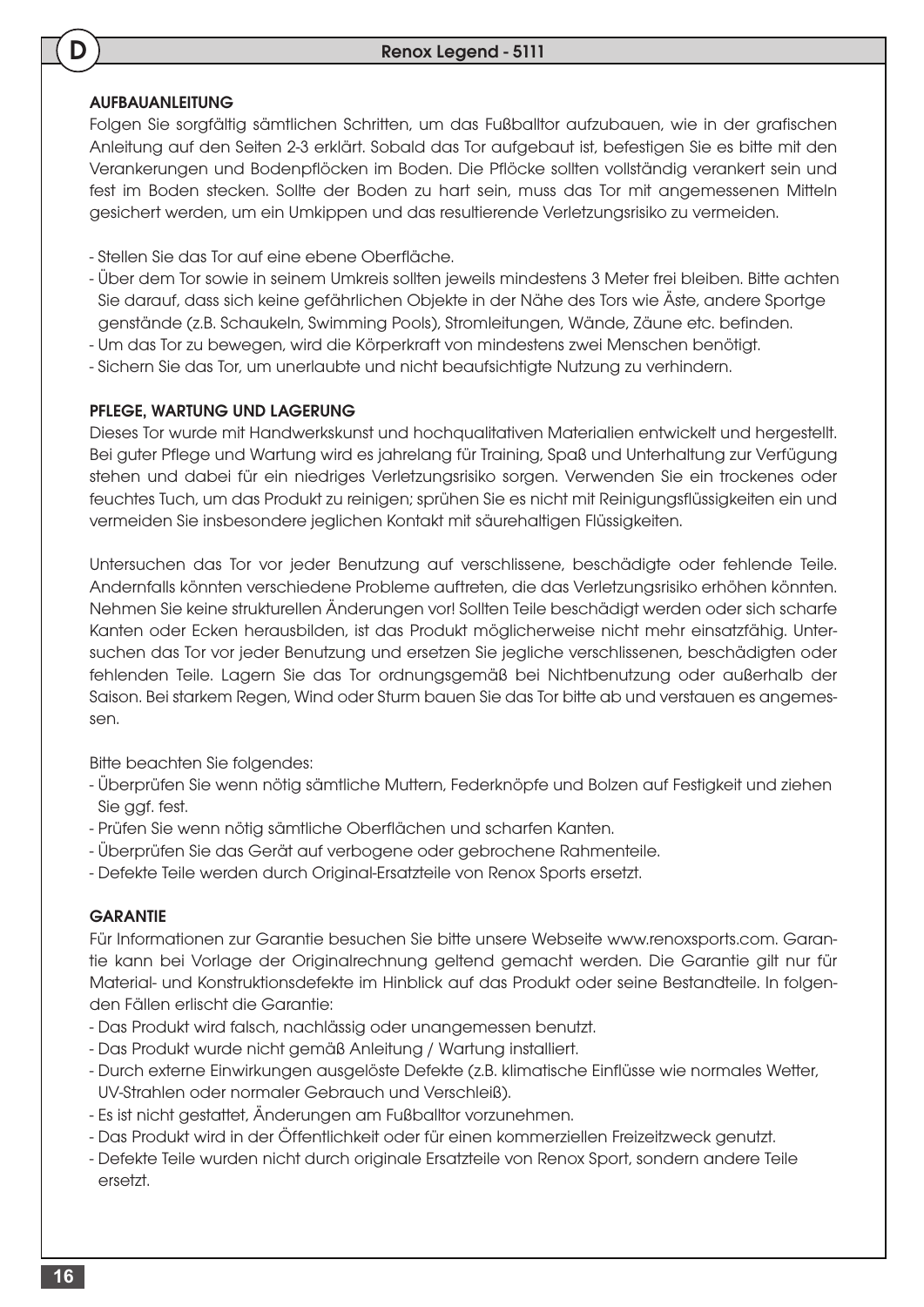#### INTRODUCTION

Avant de commencer à utiliser le but de football, veillez à lire attentivement toutes les informations qui vous ont été fournies dans ce manuel. Comme tout autre type d'activité physique de loisir, les participants peuvent être blessés. Pour réduire les risques de blessures, veillez à suivre les règles de sécurité appropriées et les conseils.

## AVERTISSEMENTS ET CONSIGNES DE SÉCURITÉ

- AVERTISSEMENT! Lisez les instructions avant d'utiliser le but de football.
- AVERTISSEMENT! Le but doit être assemblé par un adulte conformément aux instructions de montage, puis vérifié avant sa première utilisation.
- AVERTISSEMENT! La supervision d'un adulte est requise en tout temps.
- AVERTISSEMENT! Ne convient pas aux enfants de moins de 36 mois. Risque d'étouffement. Petites pièces.
- Portez des vêtements dépourvus de cordons, de crochets, de boucles ou de tout autre objet susceptible de se coincer.
- Conservez le manuel d'instructions de maintenance.
- Inspectez avant chaque utilisation et remplacez toutes les pièces usées, défectueuses ou manquantes.
- Ne montez pas, ne vous suspendez pas et ne vous balancez pas sur le filet ou sur le cadre de but, cela pourrait provoquer des blessures graves!
- Assurez-vous que les ancrages et les piquets au sol retiennent le but dans le sol et sont fermement attachés dans le sol.
- N'apposez pas d'ajouts / appendices aux parties d'un cadre de but pouvant affecter la sécurité essentielle du but; - Pour réduire les risques d'enchevêtrement, maintenez toujours les jeunes enfants éloignés de la zone des buts.
- Ce but est destiné à être utilisé uniquement pour le football et à aucune autre fin (c.-à-d. le Rugby, les jeux de foot gaéliques ou le football devraient être faits comme il convient);
- Veiller à ce que ce but soit toujours sécurisé au moyen du système d'ancrage approprié à l'usage auquel il est destiné et lorsqu'il n'est pas utilisé (stockage);
- Sécuriser et serrer complètement tous les raccords et fixations avant chaque utilisation;
- Veiller à ce que ce but soit toujours sécurisé au moyen du système d'ancrage approprié à l'usage auquel il est destiné et lorsqu'il n'est pas utilisé (stockage);
- N'apposez pas d'ajouts / appendices aux parties d'une cage de but pouvant affecter la sécurité essentielle du but;
- Seulement pour usage domestique.





ANCREZ TOUJOURS LE BUT

Un but non sécurisé peut tomber et provoquer des blessures graves ou la mort. F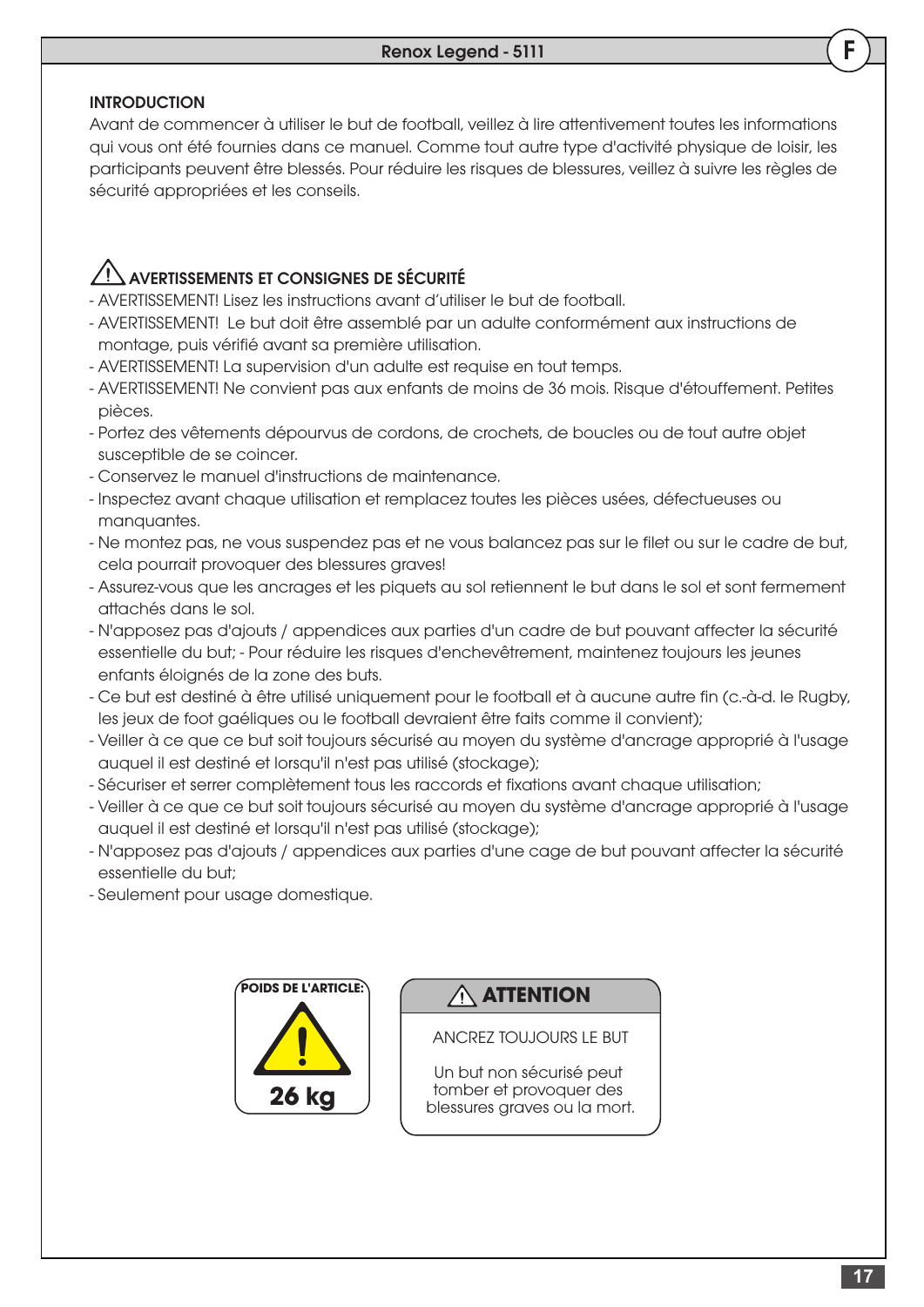#### INSTRUCTIONS POUR L'ASSEMBLAGE

F

Assurez-vous que toutes les étapes nécessaires sont soigneusement suivies pour assembler le but, comme expliqué dans les instructions graphiques des pages 2-3. Une fois le but assemblé, veuillez vous assurer que les ancrages et les piquets de sol sécurisent le but dans le sol. Les piquets doivent être complètement ancrés et doivent être fermement fixés au sol. Si le sol est trop dur, le but doit être sauvegardé avec les mesures appropriées pour éviter le renversement afin d'éviter les risques de blessures.

- Assurez-vous que le but est placé sur une surface plane.
- Un dégagement en hauteur suffisant et une distance d'au moins 3 mètres autour du périmètre du but sont recommandés. Assurez-vous qu'aucun objet dangereux ne se trouve à proximité du but, tels que des branches d'arbres, d'autres objets de loisirs (balançoires, piscines, etc.), des câbles électriques, des murs, des clôtures, etc.
- Pour déplacer le but, utilisez une main-d'œuvre adéquate (pas moins de deux personnes).
- Sécurisez le but afin d'éviter une utilisation non autorisée et non supervisée.

#### SOINS, ENTRETIEN ET STOCKAGE

Ce but a été conçu et fabriqué avec des matériaux et un savoir-faire de qualité. Si vous entretenez correctement le matériel, vous pourrez profiter pendant des années d'exercice, de divertissement et de plaisir, tout en réduisant les risques de blessure. Utilisez un chiffon sec ou humide uniquement pour nettoyer le produit. Ne vaporisez pas d'agents nettoyants sur l'appareil, et veillez particulièrement à éviter tout contact avec des liquides acides.

Inspectez toujours le but avant chaque utilisation pour détecter les pièces usées, maltraitées ou manquantes. Plusieurs circonstances susceptibles d'augmenter vos risques de vous blesser peuvent survenir. Ne faites aucun changement structurel ! Si des pièces sont endommagées ou si des arêtes ou des angles vifs se développent, le produit ne peut plus être utilisé. Inspectez toujours le but avant chaque utilisation et remplacez toutes les pièces usées, défectueuses, desserrées ou manquantes. Stockez le matériel correctement lorsqu'il n'est pas utilisé ou hors saison. Par forte pluie, vent ou tempête, démontez et rangez le but en conséquence.

Tenez compte des points suivants:

- Vérifiez le serrage de tous les écrous, boutons de ressorts et boulons et serrez-les au besoin.
- Vérifiez tous les revêtements et les bords aiguisés et remplacez-les si nécessaire.
- Vérifiez que le cadre ne soit pas plié ou cassé.
- Vérifiez tous les revêtements et les bords aiguisés et remplacez-les si nécessaire.
- Les pièces défectueuses ont été remplacées par des pièces de rechange d'origine Renox Sports.

#### **GARANTIE**

Pour des informations sur la garantie, veuillez consulter notre site Web; www.renoxsports.com. La garantie peut être réclamée en présentant la facture originale. La garantie s'applique uniquement aux défauts de matériaux et de constructions par rapport au produit ou à ses composants. La garantie devient caduque si:

- Le produit est utilisé incorrectement, avec négligence ou de manière inappropriée.
- Le produit n'est pas installé conformément aux instructions / à la maintenance.
- Les défauts sont causés par des influences externes (par exemple, des influences climatiques telles que l'altération normale par les rayons UV ou l'usure normale).
- Les changements ou modifications du but de football ne sont pas autorisés.
- Le produit est utilisé pour le marché public ou récréatif.
- Les pièces défectueuses ont été remplacées par des pièces de rechange non originales de Renox Sports.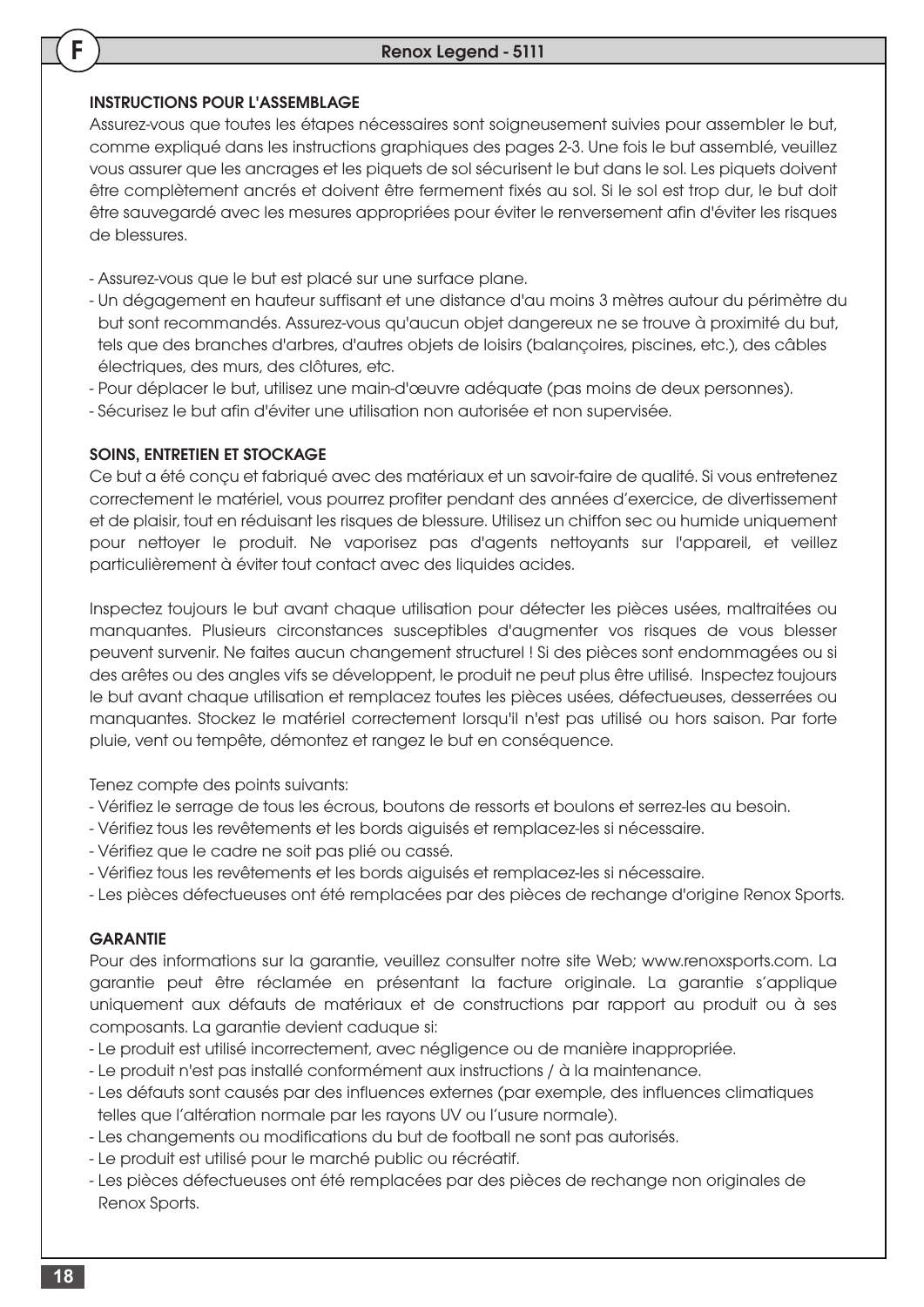### INTRODUCCIÓN

Lea detenidamente toda la información en este manual antes de usar la portería de fútbol. Como con cualquier actividad física de ocio, los participantes pueden lesionarse. Siga las normas de seguridad y los consejos pertinentes para reducir el riesgo de lesiones.

## ADVERTENCIAS E INSTRUCCIONES DE SEGURIDAD

- ¡ADVERTENCIA! Lea las instrucciones antes de usar la portería de fútbol.
- ¡ADVERTENCIA! La portería de fútbol debe montarse por un adulto siguiendo las instrucciones de montaje y a continuación deberá controlarse antes de su primer uso.
- ¡ADVERTENCIA! Sólo utilice la portería con vigilancia parental.
- ¡ADVERTENCIA! No apta para niños menores de 36 meses. Peligro de asfixia. Piezas pequeñas.
- Póngase ropa sin cordones, ganchitos, lacitos u otros elementos que pueden quedar atrapados en la red de la portería de fútbol.
- Guarde el manual con las instrucciones de mantenimiento.
- Inspeccione la portería de fútbol antes de cada uso y sustituya las piezas desgastadas, dañadas o faltantes.
- No trepe la red o se suba al marco de la portería, ni se cuelgue ni se bambolee del travesaño, ¡ya que esto puede provocar lesiones graves!
- Asegúrese de que los anclajes y las piquetas mantengan la portería de fútbol fijado al suelo y de que estén firmemente anclados en la tierra.
- No conecte elementos adicionales o colgantes a partes del marco de la portería que puedan afectar negativamente la seguridad de la meta.
- Siempre mantenga a los niños pequeños alejados de la portería de fútbol para evitar que queden atrapados en la red.
- Esta portería únicamente sirve para jugar al fútbol y no es apta para otros deportes de pelota (como el rugby, por ejemplo).
- Asegúrese de que la portería siempre esté fijada firmemente y con el sistema de anclaje correcto durante su uso previsto y cuando no está en uso (almacenamiento).
- Fije firmemente todos los empalmes y las sujeciones antes del uso.
- Asegúrese de que la portería siempre esté fijada firmemente y con el sistema de anclaje correcto durante su uso previsto y cuando no está en uso (almacenamiento).
- No conecte elementos adicionales o colgantes a partes del marco de la portería que puedan afectar negativamente la seguridad de la meta.
- Únicamente para uso doméstico.



# PESO DEL ARTÍCULO **ADVERTENCIA**

LA PORTERÍA DEBE ESTAR ANCLADA EN TODO MOMENTO

Si la portería no está firmemente anclada, puede volcarse y provocar lesiones graves y ¡hasta la muerte!

ES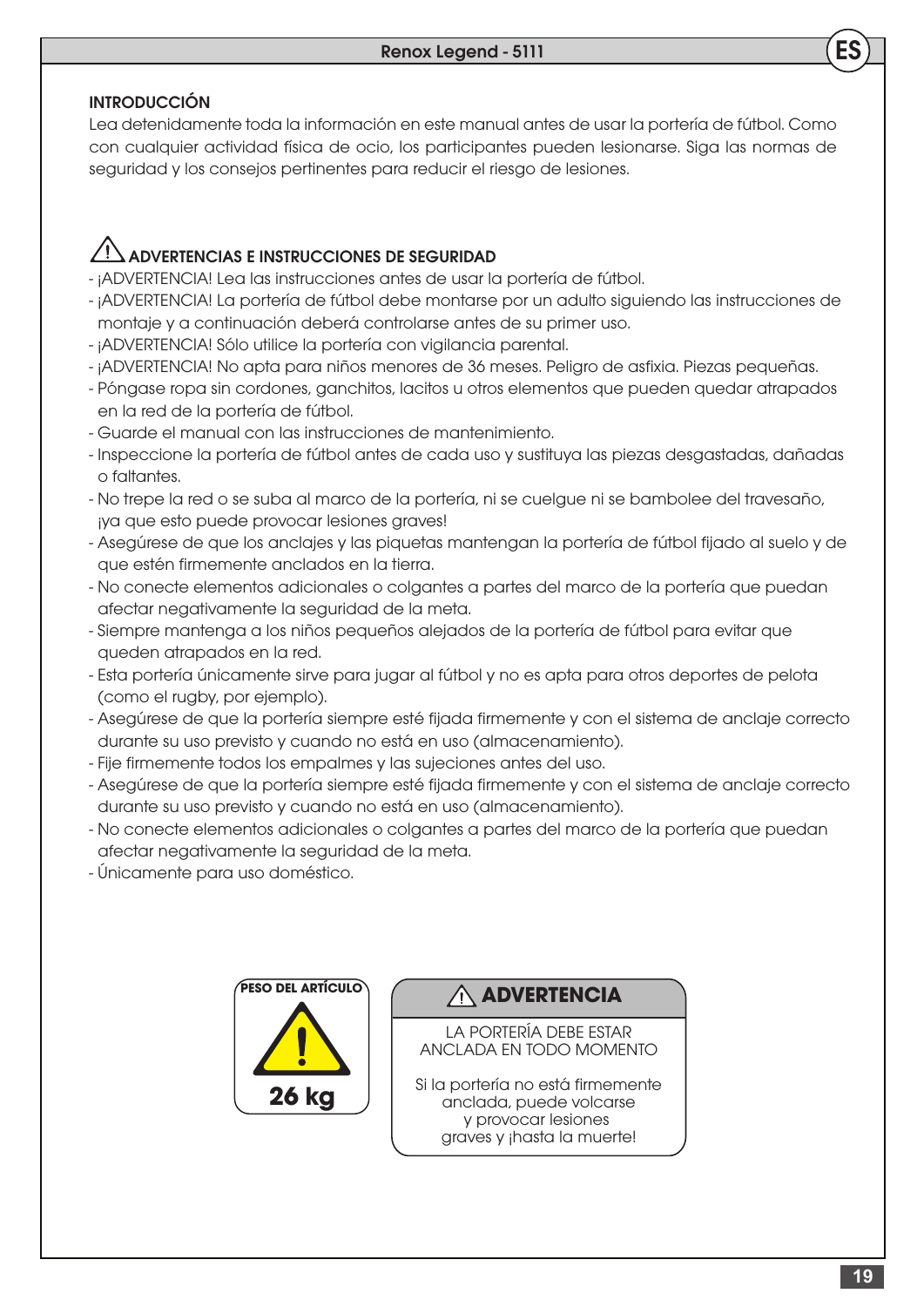#### INSTRUCCIONES DE MONTAJE

ES

Siga meticulosamente todos los pasos necesarios para montar la portería de fútbol, tal como se explica en las instrucciones gráficas en las páginas 2 y 3. Tras montar la portería de fútbol, asegúrese que los anclajes y las piquetas de la portería de fútbol estén firmemente fijados en el suelo. Las piquetas deben estar completamente ancladas y fijadas firmemente en el suelo. Si el suelo es demasiado duro, debe fijar la portería observando las medidas apropiadas para prevenir que se vuelque y evitar el riesgo de lesiones.

- Asegúrese de que la portería de fútbol se coloque sobre una superficie plana.
- Se recomienda dejar espacio suficiente por encima portería y al menos 3 metros alrededor de los bordes de la portería de fútbol. Asegúrese de que no haya objetos peligrosos cerca de la portería de fútbol, como las ramas de un árbol u otros objetos de ocio (columpios, piscinas), cableado eléctrico, paredes, cercados, etc.
- Desplace la portería de fútbol con suficientes personas (mínimo dos personas).
- Asegúrese de que la portería de fútbol no pueda utilizarse sin permiso o vigilancia.

#### MANEJO, MANTENIMIENTO Y ALMACENAMIENTO

La portería de fútbol está diseñado y fabricado con materiales de alta calidad y pericia. Cuando la portería se maneja y se mantiene con debidamente, la disfrutará durante muchos años y reducirá el riesgo de lesiones. Utilice únicamente un paño seco o húmedo para limpiar el producto; no pulverice productos de limpieza y asegúrese sobre todo de que no entre en contacto con los líquidos ácidos.

Siempre inspeccione la portería de fútbol antes de cada uso para detectar las piezas desgastadas, dañadas o faltantes. Existen una serie de circunstancias que pueden aumentar el riesgo de lesiones. ¡No realice ninguna modificación estructural! Si las piezas se dañan o si los bordes o las esquinas se quedan afilados, debe dejar de usar el producto. - Siempre inspeccione la portería de fútbol antes de cada uso y sustituya las piezas desgastadas, dañadas, sueltas o faltantes. Guarde la portería en un lugar seguro si ya no la usa o cuando la temporada ha terminado. Desmonte y almacene la portería de fútbol con lluvia abundante, viento fuerte o tormentas.

Ojo:

- Compruebe que todas las tuercas, resortes y pernos estén bien apretados y apriételos más si es necesario.
- Compruebe todos los revestimientos y los bordes afilados y reemplácelos si es necesario.
- Compruebe de que no haya piezas dobladas o rotas en el marco.
- Compruebe todos los revestimientos y los bordes afilados y reemplácelos si es necesario.
- Las piezas dañadas deben sustituirse con piezas originales de Renox Sports.

#### GARANTÍA

Para los términos y condiciones de la garantía, por favor acceda a nuestro sitio web: www.renoxsports.com. Para presentar una reclamación bajo la garantía es necesario proporcionarnos la factura de compra original. La garantía únicamente se aplica a los defectos materiales y de fabricación del producto o sus piezas. La garantía quedará invalidada si:

- el producto es utilizado de forma errónea, negligente o indebida;
- el producto no se ha montado siguiendo las instrucciones o no se ha mantenido correctamente;
- los defectos son causados por influencias externas (p. ej., las condiciones meteorológicas como la erosión normal por rayos UV o el desgaste normal);
- la portería de fútbol se ha modificado o adaptado de forma alguna (lo que no está permitido);
- el producto es utilizado en el mercado público o de ocio;
- las piezas dañadas no se han sustituido por piezas Renox Sports originales.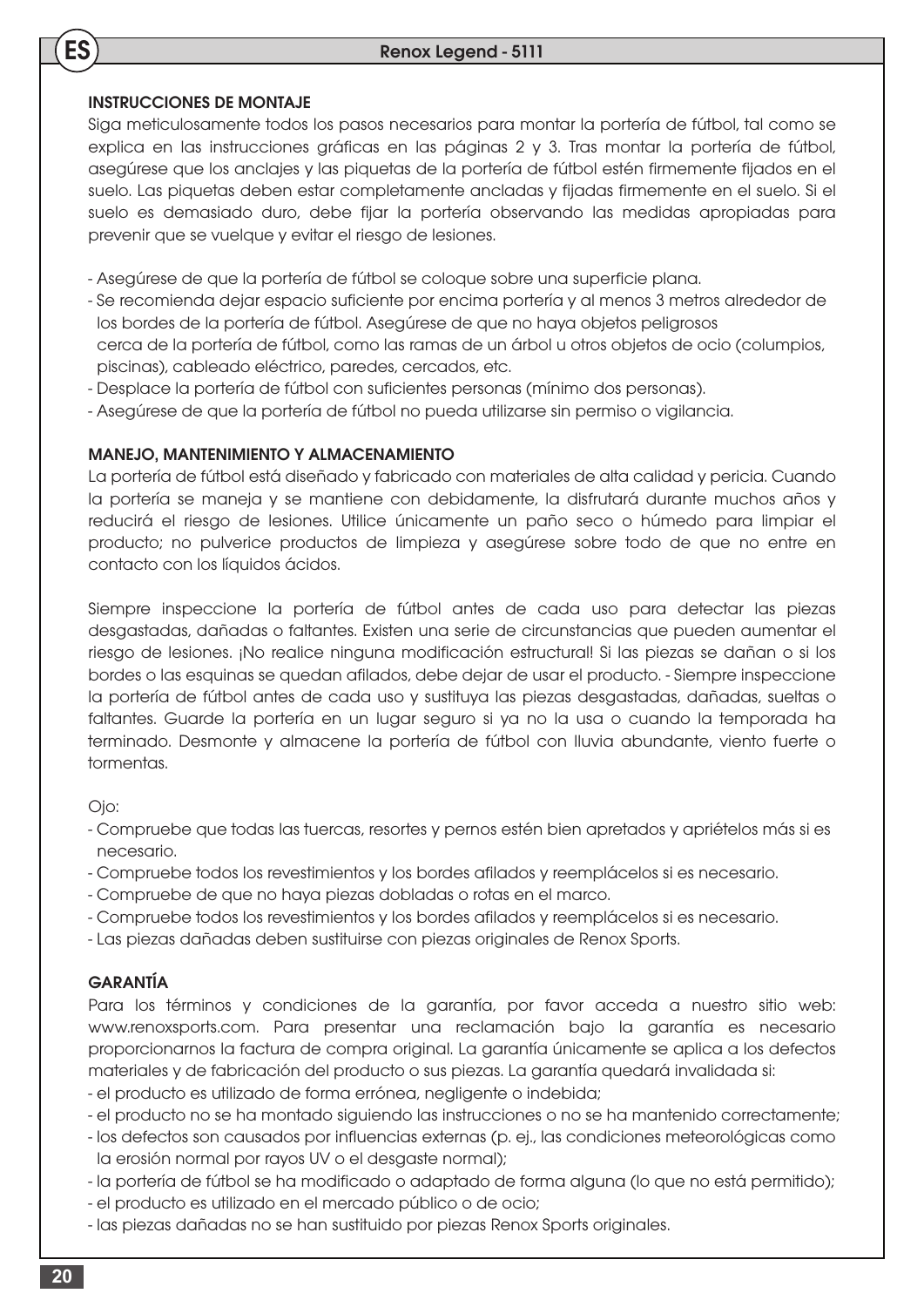#### INTRODUKTION

Inden du begynder at bruge fodboldmålet, skal du sørge for at læse al information i denne brugsanvisning. Ligesom ved enhver anden form for fysisk fritidsaktivitet, kan deltagerne komme til skade. For at mindske risikoen for tilskadekomst skal du følge de relevante sikkerhedsregler og tips.

## ADVARSLER OG SIKKERHEDSINSTRUKTIONER

- ADVARSEL! Læs instruktionerne, inden du bruger fodboldmålet.
- ADVARSEL! Fodboldmålet skal samles af en voksen i overensstemmelse med monteringsvejledningen, og derefter kontrolleres inden første brug.
- ADVARSEL! Voksenovervågning er påkrævet hele tiden.
- ADVARSEL! Ikke egnet til børn yngre end 36 måneder. Kvælningsfare. Små dele.
- Brug tøj uden snore, kroge, sløjfer eller andet, der kan blive fanget.
- Gem brugsanvisningen.
- Kontrol altid fodboldmålet inden brug, og udskift alle slidte, defekte eller manglende dele.
- Klatr, hæng eller sving ikke i nettet eller målrammen. Det kan resultere i alvorlig tilskadekomst!
- Sørg for, at ankre og jordpløkker sikrer fodboldmålet i jorden, og at de er solidt fastgjort i jorden.
- Anbring ikke tilføjelser/genstande på dele af målrammen, der kan påvirke fodboldmålets sikkerhed;
- For at reducere risikoen for indvikling skal små børn altid holdes væk fra området omkring fodboldmålet.
- Dette fodboldmål er kun beregnet til at blive brugt til fodbold og intet andet formål (dvs. rugby, gælisk fodbold eller amerikansk fodbold);
- Sørg for, at fodboldmålet er sikret på alle tidspunkter ved hjælp af det passende ankersystem, samt når målet ikke er i brug (opbevaring);
- Fastgør og spænd alle beslag og fastgørelsesanordninger helt inden brug;
- Sørg for, at fodboldmålet er sikret på alle tidspunkter ved hjælp af det passende ankersystem, samt når målet ikke er i brug (opbevaring);
- Anbring ikke tilføjelser/genstande på dele af målrammen, der kan påvirke fodboldmålets sikkerhed;
- Kun til hjemmebrug.



## **VARE VÆGT:**  $\wedge$  **ADVARSEL**

FORANKR ALTID FODBOLDMÅLET

Ikke-sikrede fodboldmål kan vælte og medføre alvorlig tilskadekomst eller død.

**DK**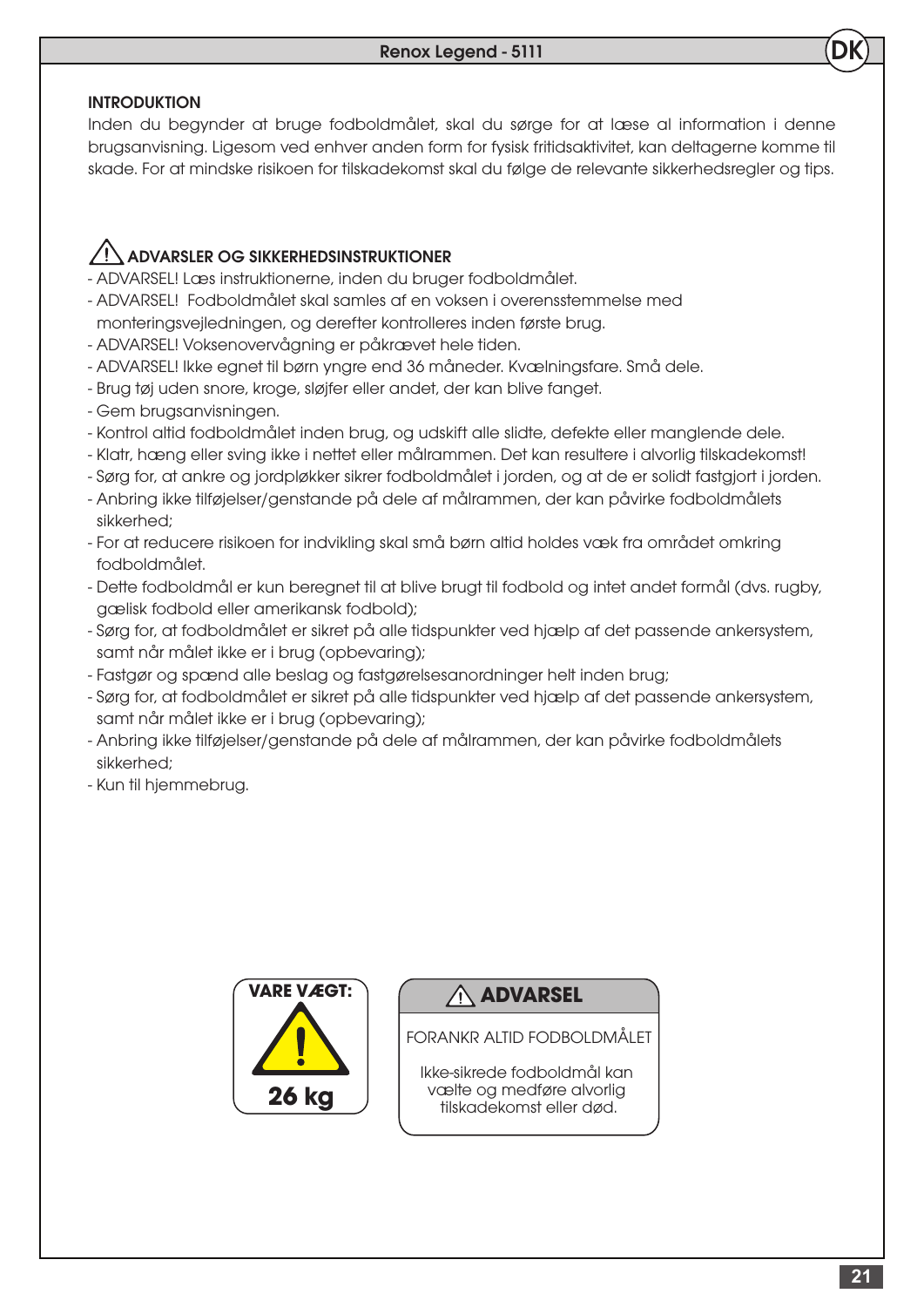#### SAMLINGSINSTRUKTIONER

DK

For at samle fodboldmålet skal man sørge for at alle nødvendige trin følges omhyggeligt, som forklaret i de grafiske instruktioner på side 2-3. Når fodboldmålet er samlet, skal man sørge for, at ankre og jordpløkker sikrer fodboldmålet i jorden. Pløkkerne skal være fuldstændig forankret, og fastgjort solidt i jorden. Hvis jorden er meget hård, skal målet sikres på passende måde for at forhindre at the tipper over med risiko for tilskadekomst.

- Sørg for at fodboldmålet anbringes på en plan overflade.
- Tilstrækkelig afstand ovenover og en afstand på mindst 3 meter omkring fodboldmålet anbefales. Sørg for, at der ikke er farlige genstande nær fodboldmålet såsom grene, andre fritidsgenstande (f.eks. gynger, svømmebassiner), el-ledninger, mure, hegn osv.
- Hvis fodboldmålet skal flyttes, skal det gøres med tilstrækkelig mandskab (ikke færre end to personer).
- Sikr fodboldmålet mod uautoriseret brug, samt brug uden opsyn.

#### PLEJE, VEDLIGEHOLDELSE OG OPBEVARING

Dette fodboldmål er designet og fremstillet med øje for kvalitetsmaterialer og godt håndværk. Hvis der ydes ordentlig pleje og vedligeholdelse, vil det give mange års motion, sjov og nydelse samt reducere risikoen for tilskadekomst. Brug kun en tør eller fugtig klud til at rengøre produktet. Spray ikke produktet med rengøringsmidler, og sørg især for, at enhver kontakt med syrlige væsker undgås.

Kontroller altid fodboldmålet inden brug for slidte, defekte eller manglende dele. En række tilstande kan opstå, der kan øge dine chancer for at komme til skade. Foretag ingen strukturelle ændringer! Hvis dele bliver beskadiget, eller der opstår skarpe kanter eller hjørner, må produktet ikke længere bruges. Kontroller altid fodboldmålet inden brug, og udskift slidte, defekte, løse eller manglende dele. Fodboldmålet skal opbevares korrekt, når det ikke er i brug eller det er uden for sæsonen. I kraftig regn, vind eller storm skal fodboldmålet demonteres og opbevares korrekt.

Vær opmærksom på:

- Kontroller alle møtrikker, fjederknapper og bolte for stramhed, og spænd efter behov.
- Kontroller alle covers og skarpe kanter, og udskift efter behov.
- Kontroller for bøjede eller ødelagte rammedele.
- Kontroller alle covers og skarpe kanter, og udskift efter behov.
- Defekte dele skal udskiftes med originale Renox Sports reservedele.

#### GARANTI

Du bedes se vores webside www.renoxsports.com for information om garanti. Garanti kan kræves ved at præsentere den originale faktura. Garantien gælder kun for materialet og konstruktionsfejl i forhold til produktet eller dets komponenter. Garantien bortfalder, hvis:

- Produktet bruges forkert eller skødesløst eller på en upassende måde.
- Produktet ikke er monteret i henhold til instruktionerne/vedligeholdelsen.
- Fejl forårsaget af ydre påvirkninger (f.eks. klimapåvirkning, som almindelig påvirkning fra Uv-stråling eller normal slitage).
- Ændringer eller modifikationer af fodboldmålet er ikke tilladt.
- Produktet bruges til det offentlige eller rekreative marked.
- Defekte dele skal udskiftes med originale Renox Sports reservedele.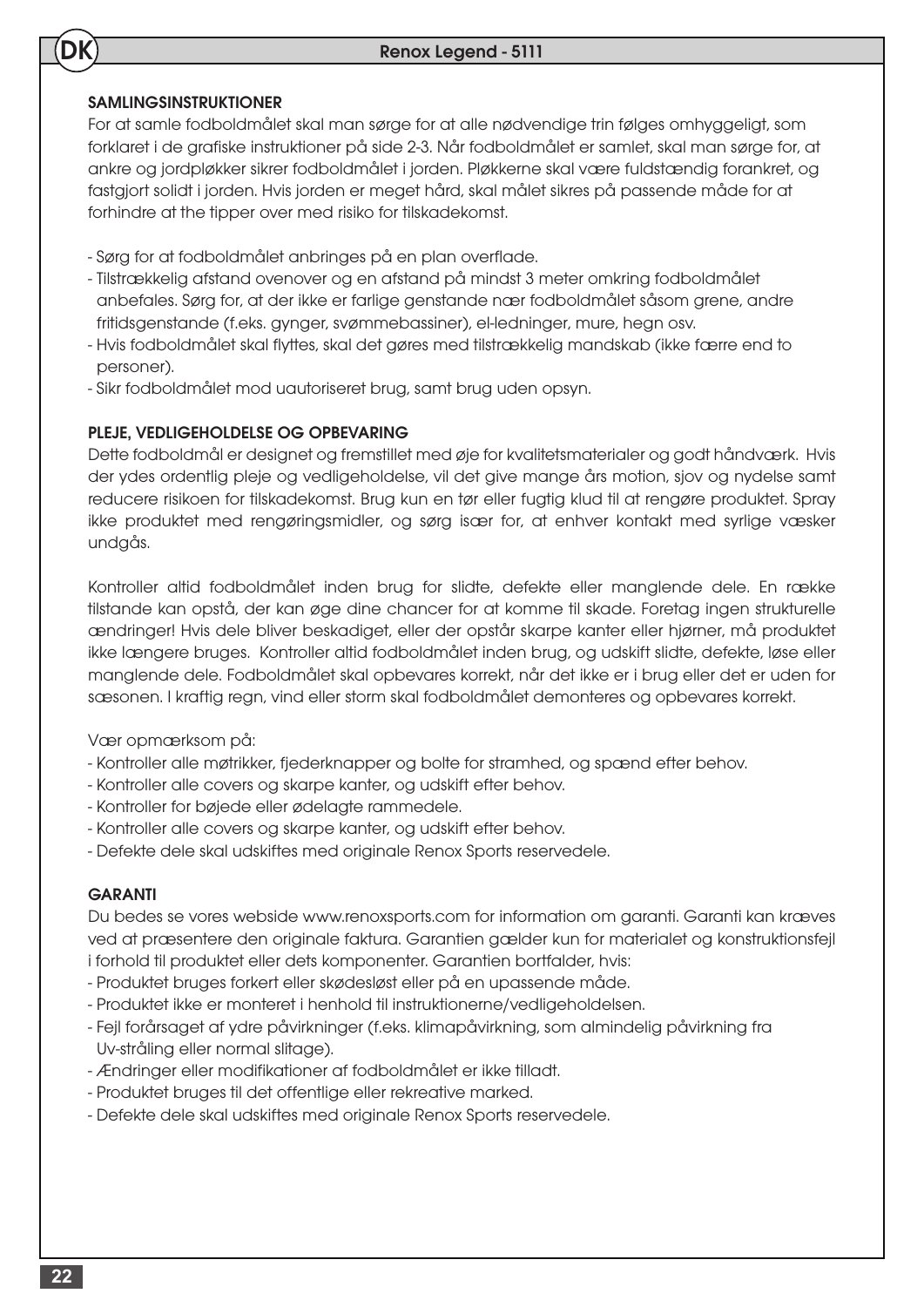#### JOHDANTO

Lue kaikki tämän oppaan tiedot huolellisesti, ennen kuin alat käyttää jalkapallomaalia. Osallistujat voivat vahingoittua, kuten kaikessa reaktiivisessa liikunnassa. Vammojen todennäköisyyttä voi pienentää noudattamalla sovellettavia turvallisuusmääräyksiä ja vinkkejä.

## $\angle$ ! varoitukset ja turvallisuusohjeet

- VAROITUS! Lue ohjeet, ennen kuin alat käyttää jalkapallomaalia.

- VAROITUS! Aikuisen täytyy asentaa jalkapallomaali asennusohjeen mukaisesti ja tarkistaa tuote ennen ensimmäistä käyttökertaa.
- VAROITUS! Aikuisten on valvottava käyttöä.
- VAROITUS! Ei alle 3-vuotiaille lapsille. Tukehtumisvaara. Sisältää pieniä osia.
- Käytä vaatteita, joissa ei ole nyörejä, koukkuja, silmukoita tai muita osia, jotka voivat tarttua jalkapallomaalin verkkoon.
- Säilytä ohje ja huolto-ohjeet.
- Tarkista jalkapallomaali ennen jokaista käyttökertaa ja vaihda kuluneet, särkyneet tai puuttuvat osat.
- Älä kiipeä verkkoon tai maalin kehykseen, älä roiku niistä tai heiluta niitä. Muuten seurauksena voi olla vakava vamma!
- Tarkista, että jalkapallomaalin ankkurit ja maakiilat ovat tukevasti kiinni maassa.
- Älä kiinnitä maalin kehyksen ylimääräisiä osia/lisäosia, jotka voivat heikentää maalin turvallisuutta.
- Älä päästä pieniä lapsia jalkapallomaalin lähelle tukehtumisvaaran välttämiseksi.
- Tämä maali on tarkoitettu vain jalkapallomaaliksi, ei käytettäväksi muissa pallopeleissä (esim. rugbyssa).
- Varmista, että maali on kiinnitetty oikealla kiinnitysjärjestelmässä tarkoitetun käytön aikana ja silloin, kun sitä ei käytetä (säilytys).
- Kiinnitä kaikki liitoskappaleet ja kiinnikkeet tukevasti ennen käyttöä.
- Varmista, että maali on kiinnitetty oikealla kiinnitysjärjestelmässä tarkoitetun käytön aikana ja silloin, kun sitä ei käytetä (säilytys).
- Älä kiinnitä maalin kehyksen ylimääräisiä osia/lisäosia, jotka voivat heikentää maalin turvallisuutta.
- Vain kotikäyttöön.



**VAROITUS**

MAALI ON AINA KIINNITETTÄVÄ

Jos maalia ei kiinnitetä tukevasti, se voi kaatua ja aiheuttaa vakavan vamman tai kuoleman!

FI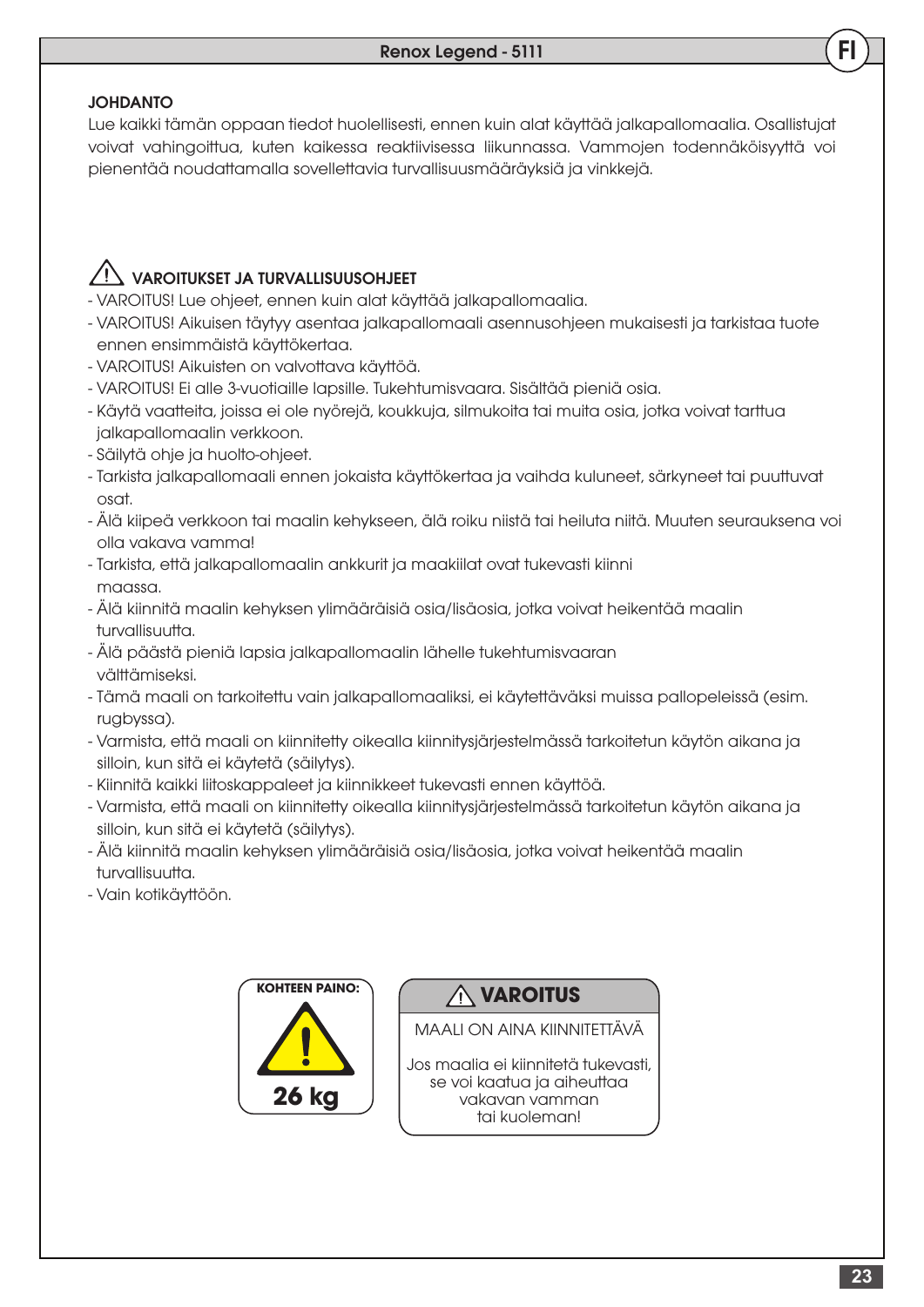#### **ASENNUSOHJEET**

FI

Varmista, että jalkapallomaalin asennuksen kaikki tarvittavat vaiheet tehdään huolellisesti, ks. kuvalliset ohjeet sivuilla 2 ja 3. Tarkista asennuksen jälkeen, että jalkapallomaalin ankkurit ja maakiilat ovat tukevasti kiinni maassa. Maakiilojen täytyy olla kunnolla kiinni maassa. Jos maa on liian kova, maali on kiinnitettävä sopivalla tavalla siten, ettei se pääse kaatumaan ja aiheuttamaan vaaraa.

- Varmista, että jalkapallomaali sijoitetaan tasaiselle alustalle.
- Maalin yläpuolelle on suositeltavaa jättää tilaa riittävästi ja ympärille vähintään 3 metriä. Varmista, ettei jalkapallomaalin lähistöllä ole vaarallisia esineitä, kuten puiden oksia, muita reaktiivisia esineitä (kuten keinuja, uima-altaita), sähköjohtoja, muureja, aitoja jne.
- Jalkapallomaalin siirtämiseen täytyy varata riittävästi kantajia (vähintään kaksi ihmistä).
- Varmista, ettei jalkapallomaalia käytetä ilman lupaa tai valvontaa.

#### KÄSITTELY, KUNNOSSAPITO JA SÄILYTYS

Jalkapallomaali on suunniteltu ja valmisteltu ammattitaitoisesti laadukkaista materiaaleista. Jos maalia käsitellään ja hoidetaan oikein, siitä saa iloa vuosikausien ajan ja vahinkojen todennäköisyys pysyy pienenä. Puhdista tuote vain kuivalla tai kostealla liinalla. Älä ruiskuta siihen puhdistusaineita ja varmista ennen kaikkea, ettei se joudu kosketukseen happamien nesteiden kanssa.

Tarkista jalkapallomaali ennen jokaista käyttökertaa ja vaihda kuluneet, särkyneet tai puuttuvat osat. Monenlaiset tilanteet voivat suurentaa vahinkojen todennäköisyyttä. Älä tee rakenteellisia muutoksia! Jos jokin osa vahingoittuu tai tuotteeseen muodostuu teräviä reunoja tai kulmia, sen käyttö täytyy lopettaa. - Tarkista jalkapallomaali ennen jokaista käyttökertaa ja vaihda kuluneet, särkyneet, löysät tai puuttuvat osat. Säilytä maalia huolellisesti, kun sitä ei käytetä tai kausi on ohi. Hae jalkapallomaali sisään, jos sataa tai tuulee voimakkaasti, sekä myrskysäällä.

#### Huomaa:

- Tarkista, että kaikki mutterit, jousinupit ja pultit ovat tukevasti kiinni. Kiristä tarvittaessa.
- Tarkista verhoilumateriaalit ja terävät reunat ja vaihda ne tarvittaessa.
- Tarkista, ettei mikään kehyksen osa ole taipunut tai särkynyt.
- Tarkista verhoilumateriaalit ja terävät reunat ja vaihda ne tarvittaessa.
- Särkyneiden osien tilalle saa vaihtaa vain Renox Sportsin alkuperäisosia.

### TAKUU

Takuuehdot on esitetty verkkosivustollamme: www.renoxsports.com. Takuuseen vetoaminen edellyttää alkuperäisen ostotositteen esittämistä. Takuu koskee vain tuotteen tai sen osien materiaali- ja valmistusvirheitä. Takuu ei ole voimassa seuraavissa tilanteissa:

- tuotetta käytetään väärin, huolimattomasti tai käyttötarkoituksen vastaisesti;
- tuotetta ei asenneta ohjeiden mukaisesti tai huolleta asianmukaisesti;
- vika johtuu ulkoisesta syystä (esim. sään vaikutus, kuten normaali UV-säteilyn vaikutus, tai normaali kulutus);
- jalkapallomaaliin on tehty muutoksia tai mukautuksia (ne ovat kiellettyjä);
- tuotetta käytetään julkisessa tai virkistyspalvelukäytössä;
- särkyneiden osien tilalle on vaihdettu muita kuin alkuperäisiä Renox Sports osia.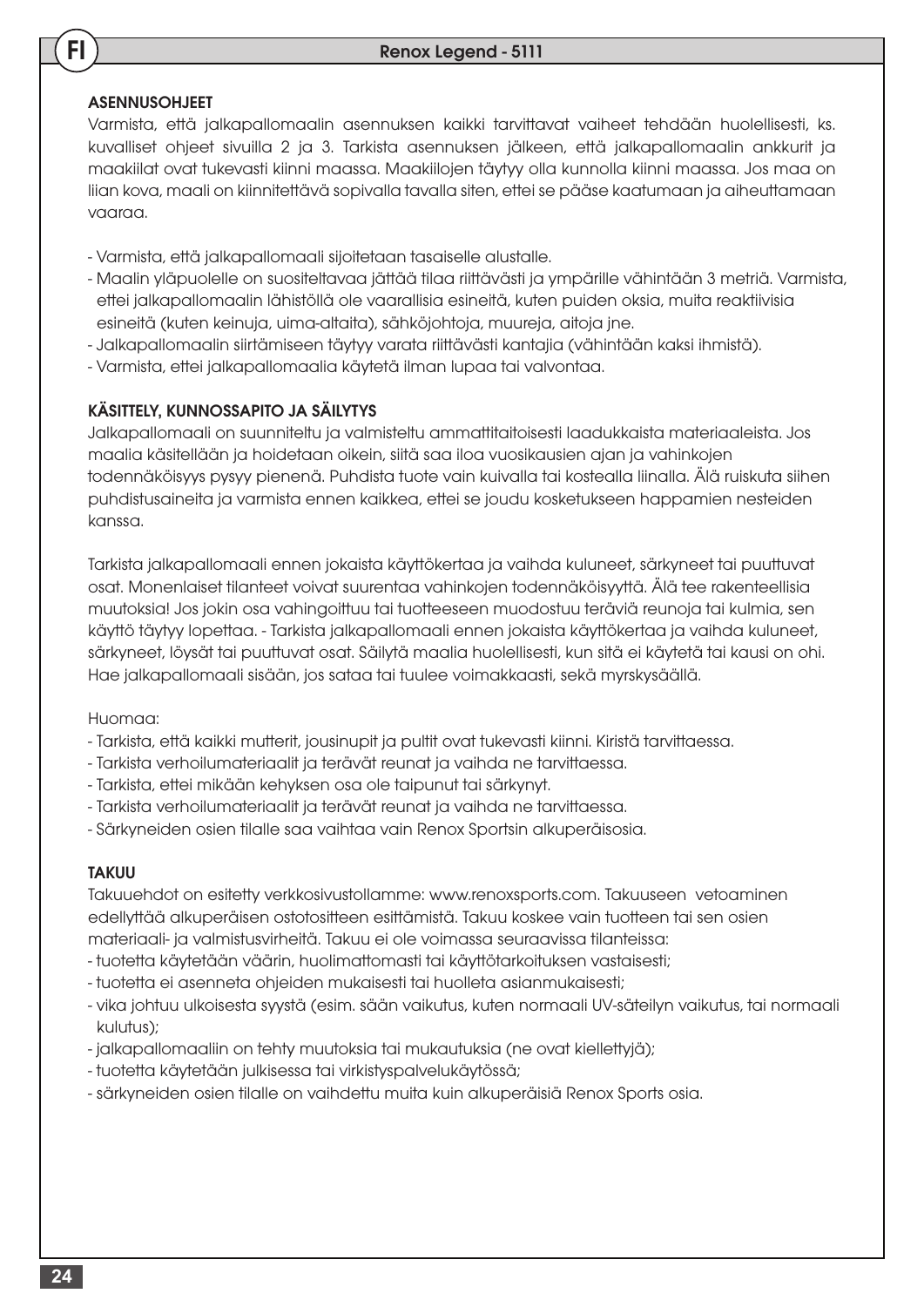#### INLEDNING

Läs noggrant igenom denna bruksanvisning innan du börjar använda fotbollsmålet. Som alltid när det gäller fysisk aktivitet kan deltagare skadas. Var noga med att följa alla tillämpliga säkerhetsföreskrifter och tips för att minska risken för skador.

## /!\ VARNINGAR OCH SÄKERHETSANVISNINGAR

- VARNING! Läs instruktionerna innan du börjar använda fotbollsmålet.
- VARNING! Fotbollsmålet måste monteras av en vuxen person enligt monteringsanvisningarna och därefter kontrolleras före första användningen.
- VARNING! Ska alltid användas under tillsyn av förälder.
- VARNING! Inte lämplig för barn yngre än 36 månader. Kvävningsrisk. Små delar.
- Bär kläder utan dragsnören, spännen, öglor eller andra delar som kan fastna i fotbollsmålets nät.
- Förvara bruksanvisningen med underhållsanvisningarna.
- Inspektera fotbollsmålet före varje användning och byt ut delar som är slitna, trasiga eller saknas.
- Klättra inte i nätet eller på målramen, och häng eller svinga inte i den. Det kan leda till allvarliga skador!
- Se till att förankringsdelarna och markpinnarna sätter fast fotbollsmålet på marken och sitter ordentligt fast i marken.
- Fäst inga extra saker/tillbehör på delar av målramen som kan leda till att målets säkerhet försämras.
- Håll alltid små barn borta från fotbollsmålet för att minska risken för kvävning.
- Detta mål är uteslutande avsett för fotboll och inte för andra bollsporter (t.ex. rugby).
- Se till att målet under den avsedda användningen och när det inte används (är i förvaring) alltid är korrekt fastsatt med rätt förankringssystem.
- Innan varje användning ska alla anslutningsstycken och fästen sättas fast ordentligt.
- Se till att målet under den avsedda användningen och när det inte används (är i förvaring) alltid är korrekt fastsatt med rätt förankringssystem.
- Fäst inga extra saker/tillbehör på delar av målramen som kan leda till att målets säkerhet försämras.
- Uteslutande för hushållsanvändning.



MÅLET SKA ALLTID VARA FÖRANKRAT

Om målet inte sitter fast ordentligt kan det falla och orsaka allvarliga skador eller till och med dödsfall!

SE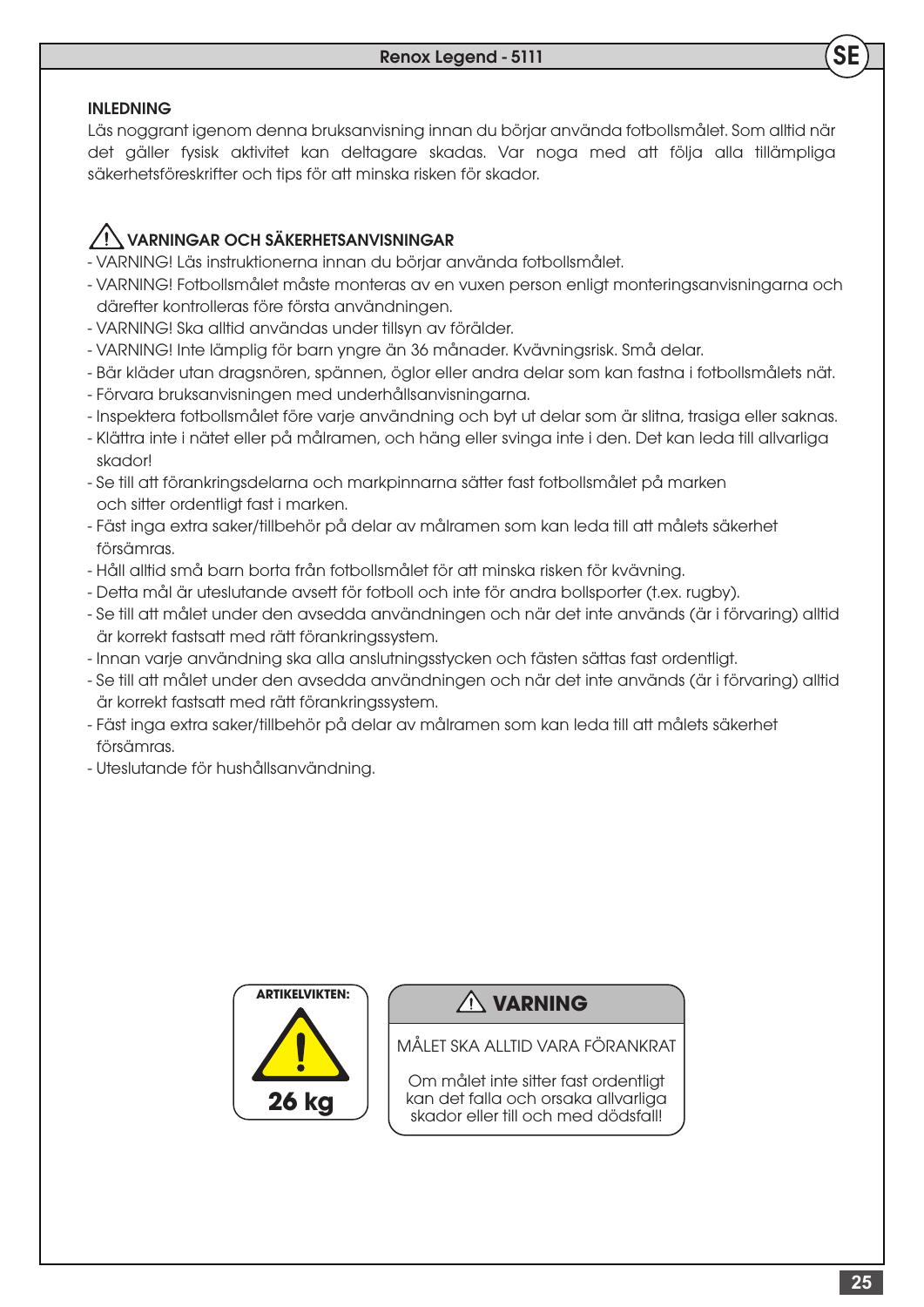#### MONTERINGSANVISNINGAR

SE

Var noga med att noggrant följa alla anvisningar för montering av fotbollsmålet och titta på de grafiska instruktionerna på sidan 2 och 3. Se efter monteringen till att fotbollsmålet sitter ordentligt fast i marken med hjälp av förankringsdelarna och markpinnarna. Markpinnarna måste vara helt förankrade och sitta ordentligt fast i marken. Om marken är för hård måste lämpliga åtgärder vidtas för att förankra målet på lämpligt sätt för att förhindra att det välter och eventuellt orsakar skada.

- Se till att fotbollsmålet placeras på ett platt underlag.
- Det rekommenderas att lämna tillräckligt med fritt utrymme ovanför målet och minst 3 meter fritt utrymme runt fotbollsmålets kanter. Se till att det inte finns några farliga objekt i närheten av fotbollsmålet, till exempel trädgrenar, andra rekreationsobjekt (t.ex. en gunga eller pool), elledningar, murar, staket, osv.
- Om fotbollsmålet ska flyttas ska tillräckligt många personer (minst två) göra det.
- Se till att fotbollsmålet inte kan användas utan tillstånd eller tillsyn.

#### BEHANDLING, UNDERHÅLL OCH FÖRVARING

Fotbollsmålet är noggrant utformat och tillverkat av högkvalitativa material. När målet behandlas och underhålls med omsorg håller det i flera år och minskar risken för skador. Använd endast en torr eller fuktig trasa för att rengöra produkten. Spruta inga rengöringsmedel på den och undvik framför allt kontakt med sura vätskor.

Inspektera alltid fotbollsmålet före varje användning och kontrollera om det finns delar som är slitna, trasiga eller saknas. Det finns ett antal omständigheter som kan öka risken för skador. Utför inga strukturella förändringar! Om delar skadas eller det uppstår vassa kanter eller hörn får produkten inte användas. Inspektera alltid fotbollsmålet före varje användning och byt ut delar som är slitna, trasiga, sitter löst eller saknas. Lägg målet ordentligt i förvaring när det inte används eller när säsongen är över. Demontera fotbollsmålet vid kraftigt regn, hård vind eller storm och lägg det i förvaring.

#### Obs!

- Kontrollera att alla muttrar, fjäderknappar och bultar sitter ordentligt fast och vrid åt dem vid behov.
- Kontrollera alla beklädnadsmaterial och vassa kanter och byt ut dem vid behov.
- Kontrollera att ramdelarna inte har böjts eller brutits.
- Kontrollera alla beklädnadsmaterial och vassa kanter och byt ut dem vid behov.
- Delar som är sönder måste bytas ut mot originaldelar från Renox Sports.

#### GARANTI

Garantivillkoren finns på vår webbplats: www.renoxsports.com. Vid anspråk på garantin ska originalinköpskvittot uppvisas. Garantin gäller uteslutande för material- och konstruktionsfel med avseende på produkten eller delar av produkten. Garantin gäller inte om:

- produkten används på felaktigt, vårdslöst eller olämpligt sätt;
- produkten inte monteras enligt anvisningarna eller inte underhålls på korrekt sätt;
- defekter orsakas av påverkan utifrån (t.ex. väderpåverkan som normal vittring orsakad av UV-strålning eller normalt slitage);
- förändringar eller anpassningar genomförts på fotbollsmålet (det är inte tillåtet);
- produkten används på den offentliga eller rekreationsmarknaden;
- defekta delar har bytts ut mot delar som inte är originaldelar från Renox Sports.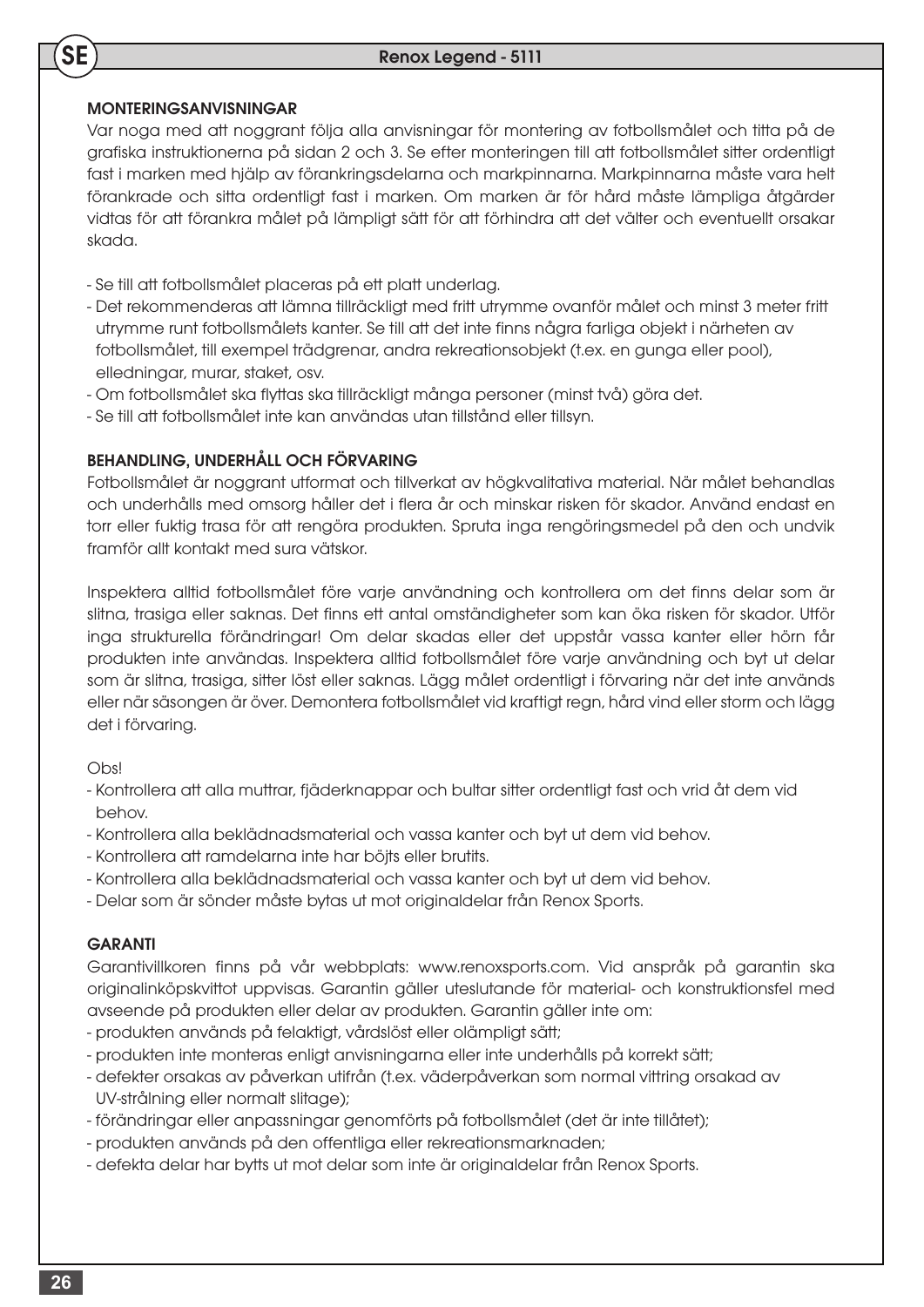#### INNLEDNING

Les først all informasjonen i denne bruksanvisningen grundig før du skal bruke fotballmålet. På samme måte som for alle fysiske fritidsaktiviteter kan deltakerne skade seg. Sørg for at du følger de gjeldende sikkerhetsreglene og tipsene for å begrense faren for skade.

# ADVARSLER OG SIKKERHETSINSTRUKSJONER

- ADVARSEL! Les instruksjonene før du skal bruke fotballmålet.
- ADVARSEL! Fotballmålet må monteres av en voksen i henhold til
- monteringsveiledningen, og deretter kontrolleres før første gangs bruk.
- ADVARSEL! Må kun brukes under tilsyn av voksne.
- ADVARSEL! Ikke egnet for barn yngre enn 36 måneder. Kvelningsfare. Små deler.
- Bruk klær uten trekksnorer, hemper, løkker eller andre deler som kan vikle seg inn i fotballmålets nett.
- Ta vare på bruksanvisningen med vedlikeholdsinstruksjonene.
- Inspiser fotballmålet hver gang det skal brukes, og bytt ut slitte, ødelagte eller manglende deler.
- Ikke klatre på nettet eller målrammen, og ikke heng eller sving fra dem, dette kan føre til alvorlig personskade!
- Sørg for at ankrene og jordpluggene fester fotballmålet til bakken, og at disse sitter godt i jorden.
- Ikke fest noe ekstra / påheng av deler på målrammen som kan få konsekvenser for målets sikkerhet.
- Små barn må holdes unna fotballmålet for å begrense faren for kvelning.
- Dette målet er kun tiltenkt for fotball og ikke for andre ballsporter (som f.eks. rugby).
- Sørg for at målet alltid er godt festet med riktig forankringssystem under tiltenkt bruk og når det ikke er i bruk (lagring).
- Fest alltid alle tilkoblingsstykker og festeanordninger godt før bruk.
- Sørg for at målet alltid er godt festet med riktig forankringssystem under tiltenkt bruk og når det ikke er i bruk (lagring).
- Ikke fest noe ekstra / påheng av deler på målrammen som kan få konsekvenser for målets sikkerhet.
- Kun til husholdningsbruk.



# **VAREVEKT: ADVARSEL**

MÅLET MÅ ALLTID FORANKRES.

Hvis målet ikke er festet godt fast kan det velte og forårsake alvorlig personskadeeller dødsfall! NO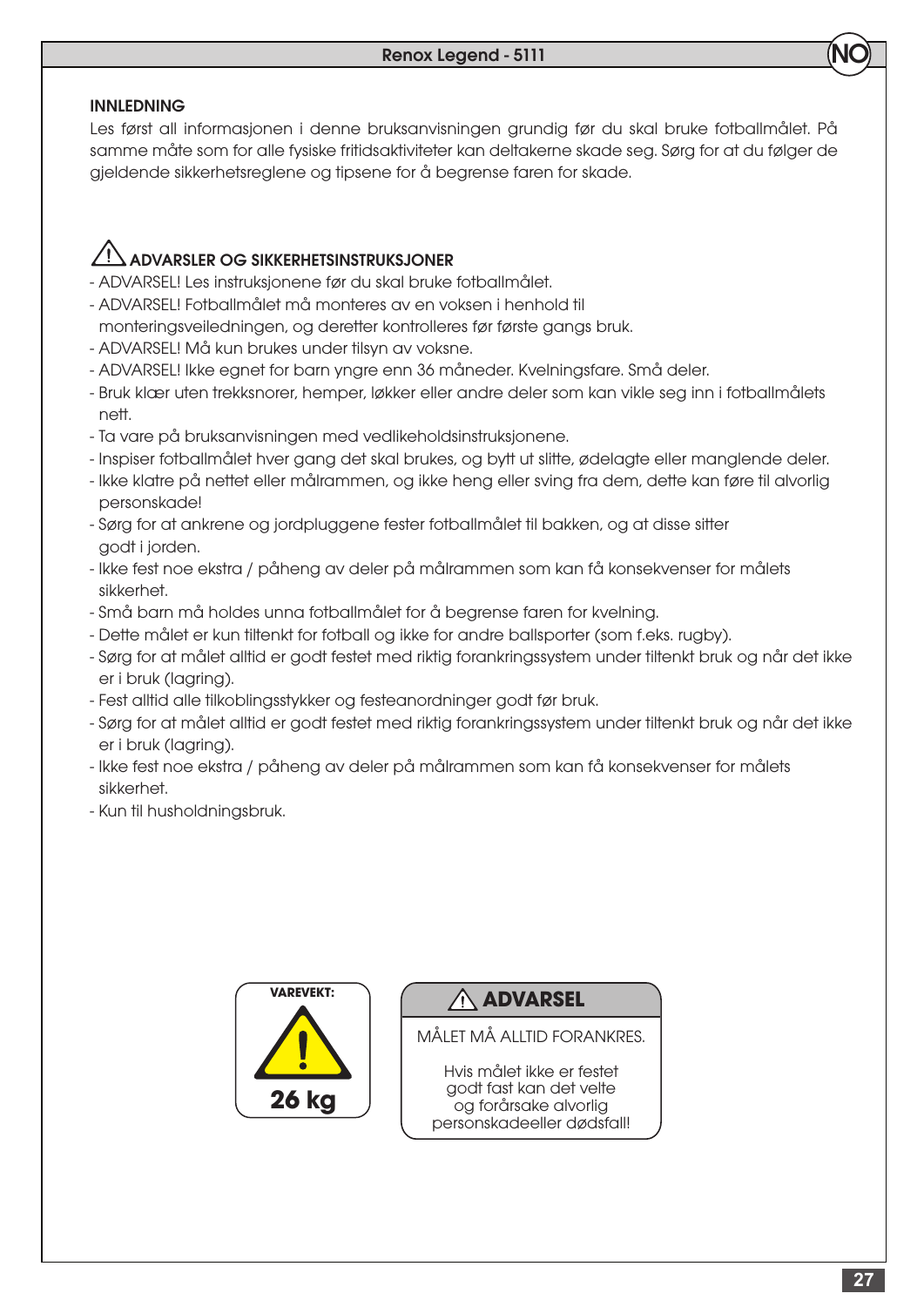#### MONTERINGSINSTRUKSJONER

NO

Sørg for at alle nødvendige trinn for monteringen av fotballmålet følges nøye, slik det er forklart i de tegnede instruksjonene på side 2 og 3. Sørg etter monteringen av fotballmålet for at ankrene og jordpluggene fester fotballmålet godt til bakken. Jordpluggene må forankres fullstendig og sitte godt fast i bakken. Hvis bakken er for hard må målet festes på passende måte for å unngå at det velter og fører til personskade.

- Sørg for at fotballmålet står på et flatt underlag.
- Det anbefales at man sørger for tilstrekkelig plass over målet og at det er minst 3 meter fritt rom rundt kantene til fotballmålet. Sørg for at det ikke befinner seg farlige objekter i nærheten av fotballmålet, slik som blant annet tregreiner, andre objekter til fritidsbruk (som husker, badebasseng), elektriske ledninger, vegger, gjerder etc.
- Sørg for at man er flere som flytter fotballmålet hvis det flyttes (minimum to personer).
- Sørg for at fotballmålet ikke kan brukes uten tillatelse eller tilsyn.

#### BEHANDLING, VEDLIKEHOLD OG OPPBEVARING

Fotballmålet er designet og produsert med kvalitativt høyverdige materialer og fagkyndighet. Hvis målet behandles med riktig stell og vedlikehold, kan du glede deg over målet i årevis og faren for personskade reduseres. Bruk kun en tørr eller fuktig klut til å rengjøre produktet, ikke spray rengjøringsmidler på det og sørg for at det ikke utsettes for kontakt med sure væsker.

Inspiser alltid fotballmålet hver gang det skal brukes, og se etter slitte, ødelagte eller manglende deler. Det kan oppstå forhold som øker risikoen for personskade. Ikke utfør noen strukturelle endringer! Hvis deler blir skadet eller hvis det oppstår skarpe kanter eller hjørnet, må ikke produktet brukes mer. Inspiser fotballmålet hver gang det skal brukes, og bytt ut slitte, ødelagte, løse eller manglende deler. Oppbevar målet på en god måte når det ikke brukes eller hvis det ikke er sesong. Ved kraftig regnvær, sterk vind eller storm må fotballmålet tas fra hverandre og oppbevares på et egnet sted.

Obs:

- Kontroller at alle muttere, fjærknapper og bolter sitter godt fast, og skru dem fastere ved behov.
- Kontroller alle bekledningsmaterialer og skarpe kanter og bytt dem ut ved behov.
- Kontroller målet og se etter bøyde/knekte rammedeler.
- Kontroller alle bekledningsmaterialer og skarpe kanter og bytt dem ut ved behov.
- Ødelagte deler må byttes med originaldeler fra Renox Sports.

#### **GARANTI**

Besøk vår nettside for garantivilkårene: www.renoxsports.com Man kan påberope seg garantien ved fremvisning av den originale kjøpekvitteringen. Garantien gjelder kun for material- og konstruksjonsfeil på produktet eller dets deler. Garantien bortfaller hvis:

- produktet brukes på feil, skjødesløs eller upassende måte;
- produktet ikke er montert i henhold til instruksjonene eller ikke er vedlikeholdt på riktig måte;
- defektene er forårsaket av ytre påvirkninger (f.eks. værpåvirkning som normal svekking som skyldes UV-stråler eller normal slitasje);
- det er utført endringer eller tilpasninger av fotballmålet (dette er ikke tillatt);
- produktet blir benyttet i det offentlige eller fritidsmarkedet;
- ødelagte deler er byttet ut med ikke-originale Renox Sports-deler.